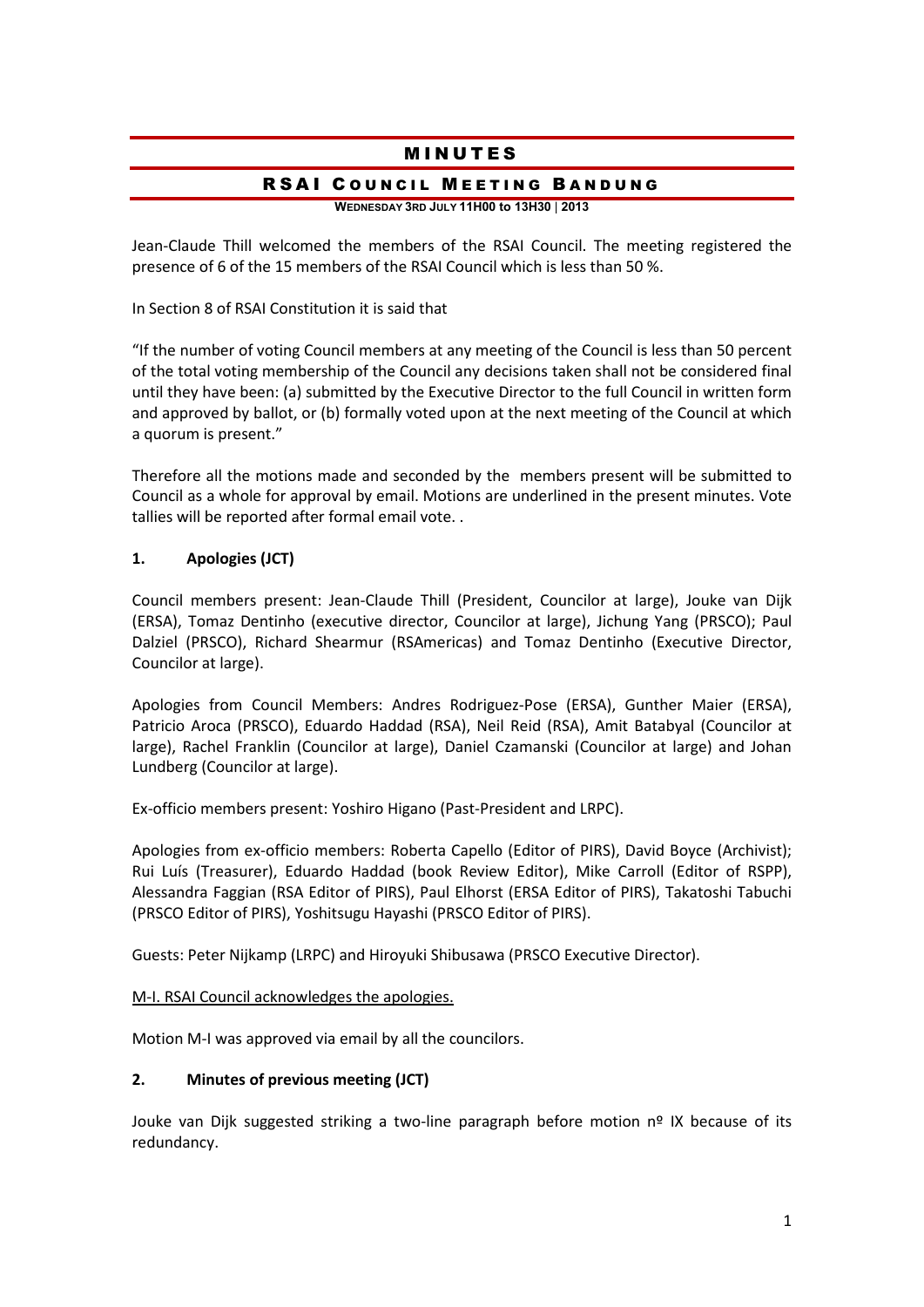M-II. Minutes of Ottawa Meeting (November 2012) are approved as amended by Jouke van Dijk.

Motion M-II was approved via email by all the councilors.

### **3. Report of LRPC (YH)**

Yoshiro Higano said that the LRPC meeting followed the points of the RSAI Council agenda more relevant for the LRPC:

- Point 4 of the Agenda: RSAI Executive Director Appointment 2014-2016. The LRPC discussed the process to follow for this appointment/reappointment.
- Point 7 of the Agenda: General Principles and Guidelines for RSAI Fellows. The LRPC endorsed the proposal of Peter Nijkamp that clarifies the process of selection of RSAI Fellows.
- Point 8 of the Agenda: Sleeper Sections & Universal Membership. The LRPC recommended the idea that the payment of membership fees can be done for 1, 2, 5, 10, or 20 years taking into account the convenience for the sections and the members.
- Point 9 of the Agenda: RSAI Publications. The LRPC endorsed the proposal that there should be defined terms for the RSPP editor's mandate and that an ad hoc evaluation committee should be created to assess the performance of the editor and his team. The evaluation must be consistent with the mission of RSPP, as approved by Council. The ad hoc committee will submit a recommendation to Council.
- Point 11 of the Agenda: World Congress. The LRPC restated Council's earlier position that the World Congress should be in Shanghai or Beijing in late May or early June, 2014.
- Point 14 of the Agenda: RSAI Awards. The LRPC supports the creation of a Jean Paelinck award targeted to select the best researchers in regional science methodologies. The LRPC also suggested that such award should be discussed with the supranationals.

#### M-III. The report of the LRPC was acknowledged.

Motion M-III was approved via email by all the councilors.

### **4. President's Report (JCT)**

Jean-Claude Thill informed the Council that there have been regular meetings, by Skype, with the Executive Director. Furthermore other work and progress have been done on the following items:

- Affiliation of China. Jean-Claude Thill reported that Chinese colleagues from Mainland China and Taiwan asked for a delay of six months to get an agreement on institutional relations between the two research groups within RSAI.
- World Congress. Jean-Claude Thill informed that there has been a lack of agreement on the place of the Congress in China since Chinese colleagues suggested a location that does not fit with the RSAI objectives for the World Congress of 2014.
- Relations with the publisher of PIRS and RSPP, Wiley. Jean-Claude Thill informed Council that, according to lawyer's advice, the contract cannot be denounced until 2018. He also said that, although in Ottawa Council there was the prospect for a contract two or three times better with a new publisher; nevertheless the break of the contract with Wiley by RSAI may lead to litigation. Finally he said that RSAI is trying to renegotiate some points of the current contract.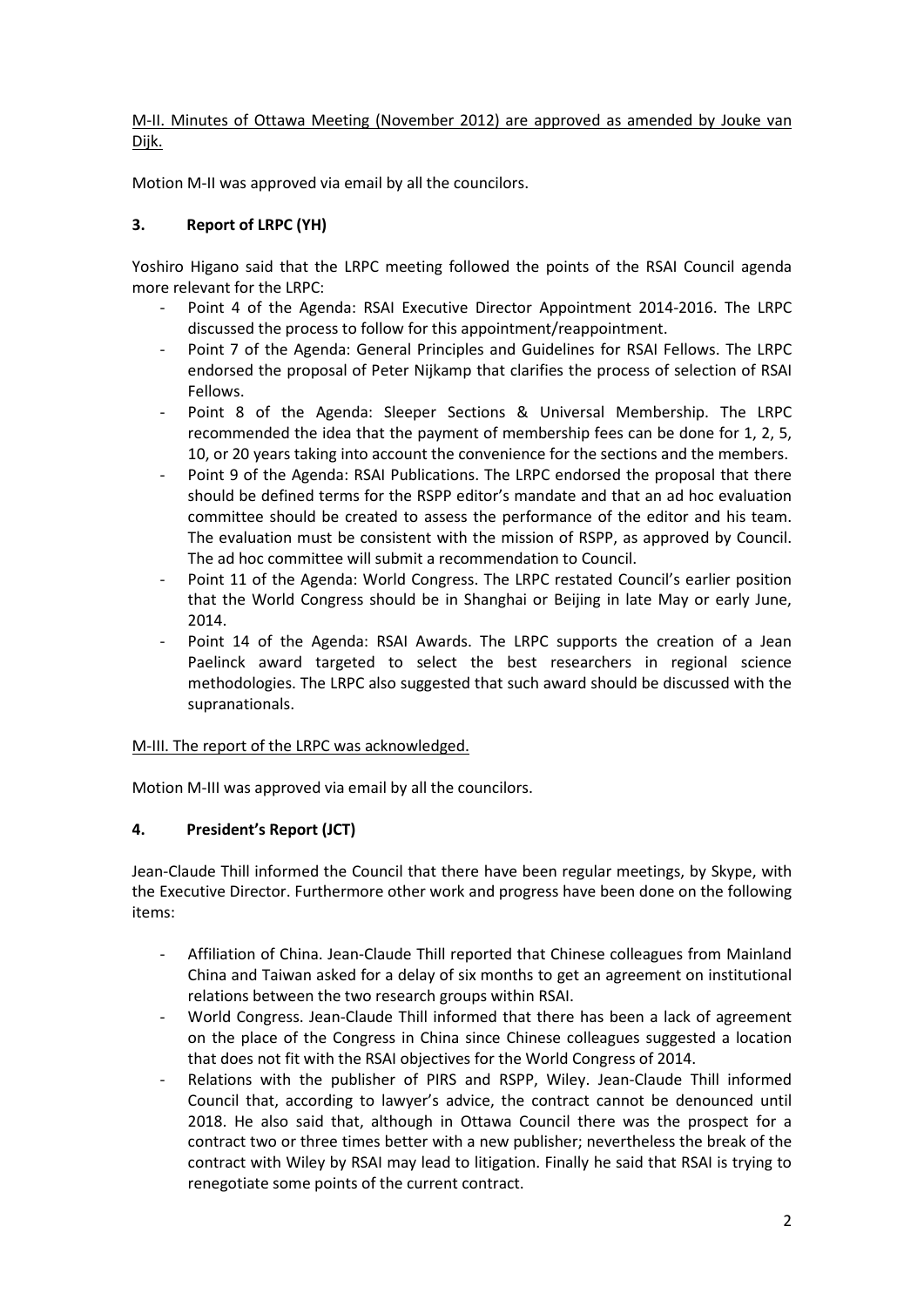Jouke van Dijk remarked that a risk of  $50000 \text{ f}$  loss in court is not a big issue regarding the prospects of a much better deal with another publisher. Jean-Claude Thill pointed that the contract with Wiley-Blackwell is very generic and that RSAI never had a lawyer during the negotiation of the contract; nevertheless he thinks that RSAI will have a better deal within the terms of the contract. Richard Shearmur said that we learn from our mistakes. Jean-Claude Thill remarked that by the end of the contract with Wiley-Blackwell in 2018 there should be a call for publishers; by now we must pressure them to stimulate the downloads and to put RSPP in the list of journals with impact factor. Jichung Yang asked why RSAI did not continue with Springer. Jean-Claude Thill responded that the change occurred because Wiley provided services to collect membership fees, but we do not need those services since we do them by ourselves at this time. Jichung Yang said that most of the members have access to the journals through their own universities. Yoshiro Higano informed that the membership and subscription fee is a rule of the association. Jouke van Dijk informed that many universities do not have access for the issues until one year after publication. Jean-Claude Thill informed that access is more limited in some countries.

Jean-Claude Thill said there will a meeting between the editors, RSAI President and Executive Director, and Wiley representatives in Palermo to improve the deal within the scope of the contract and discussed operational issues. RSAI will try: a) to reduce the limit for the normal subscription fee from 4000 to 3000; b) to allow the access by RSAI members to more regional science journals published by Wiley; and c) to have much clearer estimation of the shared profits. Richard Shearmur proposed a motion to support the President to secure a better deal with Wiley-Blackwell.

#### M-IV. RSAI Council acknowledges he world accomplished by President Thill on behalf of RSAI.

Motion M-IV was approved via email by the councilors with one abstention

#### **5. RSAI Executive Director Election 2014-2016: Nomination Committee (JCT)**

Tomaz Dentinho, executive director, left the room for the discussion on the nomination of the Executive Director for the period 2014-2016. Council briefly deliberated on the performance of Dr. Dentinho as Executive Director for the past 2 years. Given the strong performance experienced, the following motion was made and seconded:

#### M-V. RSAI Council reappoints Tomaz Dentinho for a three-year term starting January 2014 as Executive Director of RSAI.

Motion M-V was approved via email by the councilors with one abstention

#### **6. Report and Accounts of 2012 (JCT/TPD)**

Tomaz Dentinho explained that in 2012 RSAI achieved a net surplus of 14461 €. Nevertheless most of the work of secretariat was secured by the Portuguese Regional Science Association during 2012 and the numbers do not include the payment of subscription fees of 27.572,72 made to Wiley in January 2013. See Annex 1, produced by the Executive Secretariat with the accountant and reviewed by the auditor José Pinheiro.

Richard Shearmur asked about the net results with Wiley-Blackwell. Tomaz Dentinho informed the Council that, based on the accounts of 2012, the margin for both journals is negative since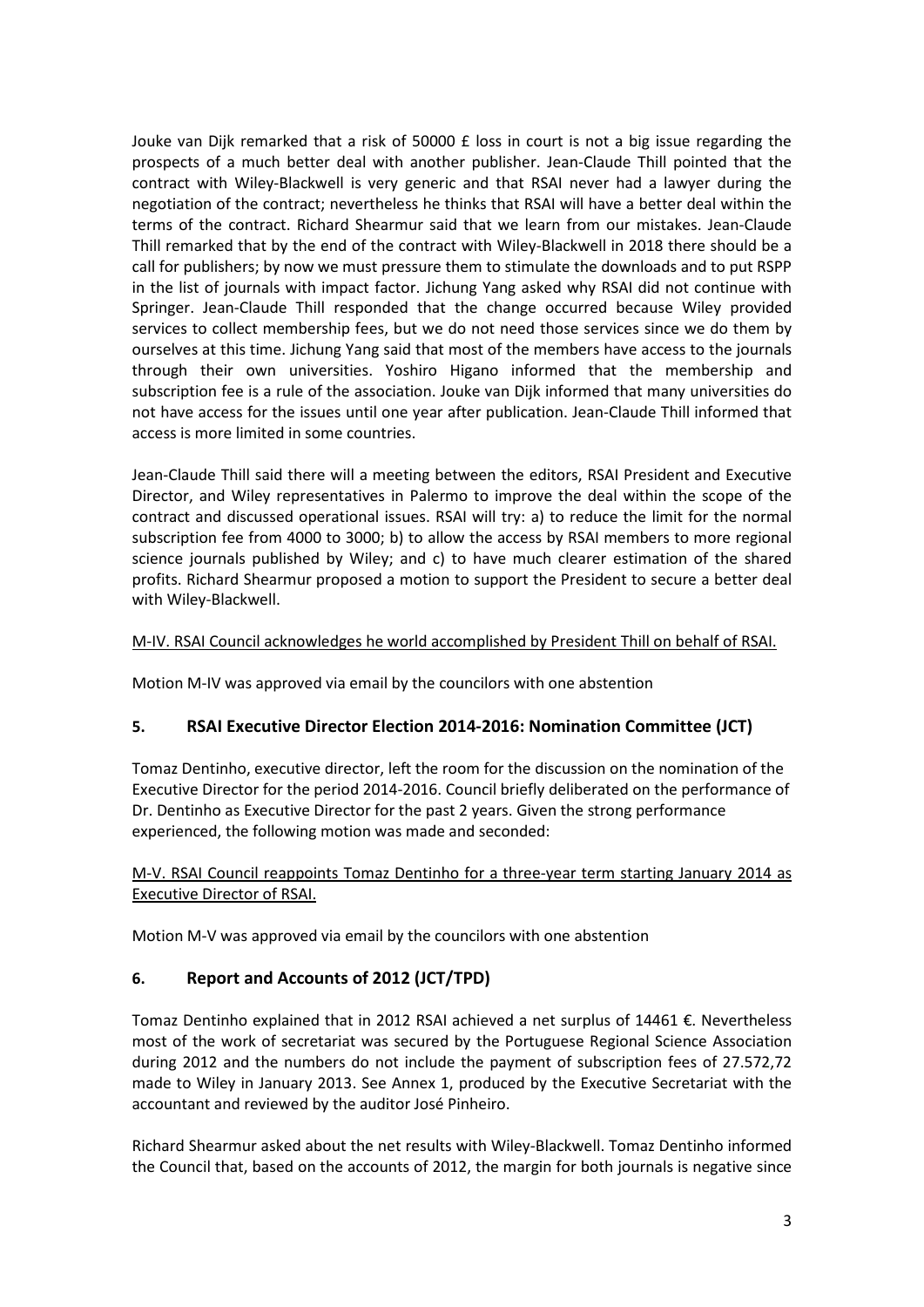although there is a profit share of 17.682,47  $\epsilon$ , the editorial expenses were 21.795,46  $\epsilon$  and the subscription fees, paid only in 2013 but not included in the 2012 accounts, were 27.572,72 €.

Finally Tomaz Dentinho indicated that there are sections that do not have paying members; there are sections that have comparatively few members relative to the population of the respective areas of influence.

Jean-Claude Thill informed Council that there will be a Budget for 2014 proposed in Palermo and to be approved by RSAI Council in Atlanta. The following motion was made and seconded: Jean-Claude Thill proposed the approval of the 2012 Accounts.

#### M-VI. Council approves 2012 accounts as presented in Annex 1.

Motion M-VI was approved via email by all the councilors

#### **7. General Principles and Guidelines for RSAI Fellows (PN)**

Peter Nijkamp, member of the LRPC reported that there had been a long discussion on the selection process of RSAI Fellows. A careful analysis has led to the conclusion that the selection system is not protected regarding coalition strategies and also it is not transparent to RSAI members. To avoid this in the future, Peter Nijkamp and Manfred Fischer propose to amend the selection rules so that they are less prone to manipulation and better serve the principles of the Fellowship Program. The document in Annex 2 describes the expectations placed on Fellows upon election. These general principles and guidelines have been fully vetted by Fellows themselves. The new rules will be evaluated after three years.

Jean-Claude Thill pointed out that RSAI Council in Palermo should look into: i) the appointment of the committee of 3 RSAI fellows for staggered 3-year terms; ii) the liaison between RSAI fellows and RSAI Council. The following motion was made and seconded:

M-VII. Council approved the new General Principles and Guidelines for RSAI Fellows as described in Annex 2.

Motion M-VII was approved via email by all the councilors

#### **8. Sleeper Sections and Universal Membership (JCT/TPD)**

Jean-Claude Thill reported that several RSAI sections do not pay their universal membership dues. Argentina is a new and very small section; RSAI gave it several months to comply. We have also other sections that have not paid for some time: i) The Indonesian Section said that it will look at the profits of the Bandung Conference and will provide RSAI with a list of members and corresponding dues; ii) President Thill has discussed the matter with CRSA-T, which will comply shortly; iii) Malaysian Section does not report its activities; iv) Association dues follow a different tradition in Korea. Jichung Yang indicated that Koreans can pay but they are more used to lifetime fees; for instance the Economics Society has a lifetime fee of 500 Euros. Paul Dalziel said that we can have a system adapted to Korea. Jean-Claude Thill said that membership fees of NARSC are collected through the NARSC conference. Tomaz Dentinho suggested that when membership fees are collected in the conferences it is better to pay membership fees for two years to avoid big annual changes in the list of members. Richard Shearmur said that there is a Canadian Section that has no direct relations with RSAI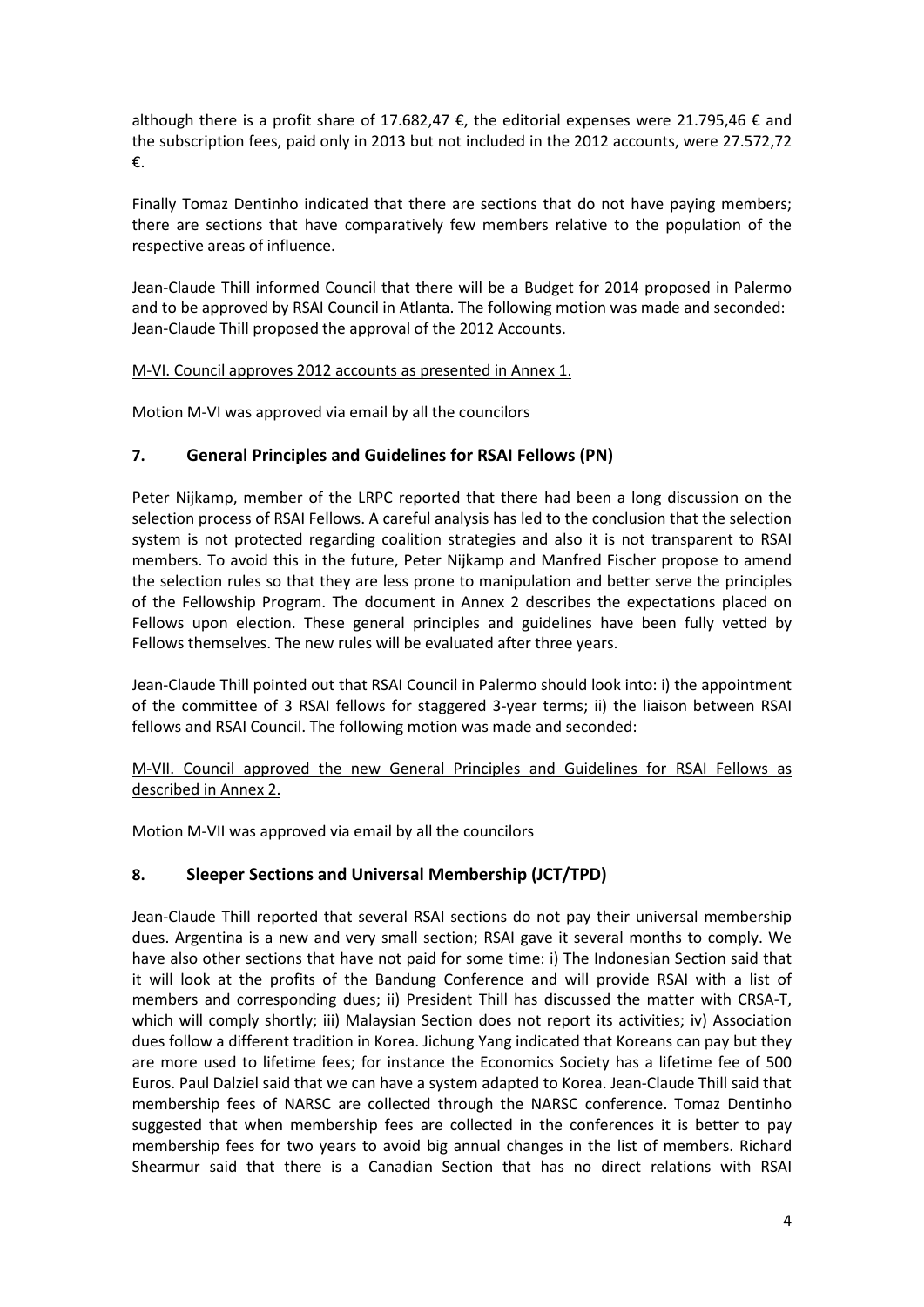concerning the payment of the fees. Jean-Claude Thill explained that NARSC pays for the Canadian members that go to NARSC Conference or are members of CRSA-ACSR.

Paul Dalziel expressed support for collecting membership fees by RSAI secretariat can be more flexible in terms of collection period, allowing for payment frequencies of one year, two years, five years and ten years. The following motion was made and moved:

M-VIII. Starting immediately, the payment of RSAI membership fees can be made for one year, two years, five years, ten years or twenty years, as requested by sections.

Motion M-VIII was approved via email by the councilors with one vote against

#### **9. Individual membership status and fees (JCT/TPD)**

Jean-Claude Thill informed that there is a need to have a status of individual members. The proposal is that individual membership fee is 50 Euros per year for normal members and 20 Euros per year for students under 33 years old.

Jichung Yang asked if those who want to attend conferences without presenting papers can also be members. Jean-Claude Thill clarified that the option for accepting or not participants in the conferences that do not present a paper or a poster is an issue for the conference organization to decide.

Paul Dalziel supported the proposal and Jouke van Dijk seconded it.

M-IX. Individual membership fee is set at 50 Euros per year for normal members and 20 Euros per year for students under 33 years old. Individual membership is limited to two consecutive years for individuals living in a country where there is an established RSAI section. Individual members receive the same benefits as universal members.

Motion M-IX was approved via email by the councilors with one vote against and one abstention.

#### **10. RSAI Publications (JCT)**

#### **Papers in Regional Science (JCT)**

Jean-Claude Thill informed the Council that the Impact Factor of PIRS went from 1.4 to 1.5 which is also a compliment to the editorial team that finished in 2012. Jean-Claude Thill also reported that Roberta Capello is happy with the editorial office in the Azores. Finally he said that he is studying several operational changes on the journal, which will be discussed with the Editor in Chief. One of these ideas is to move book reviews to the RSAI web site.

Jouke van Dijk said that the Book Review Section is just a few pages and they can do no harm to the journal.

#### **Regional Science Policy and Practice (JCT)**

Jean-Claude Thill informed the council that there was no term for the RSPP editorial team. Council requested last year that Mike Carroll files a progress report with Council and seeks reappointment beyond 2013. President Thill appointed an ad hoc committee formed of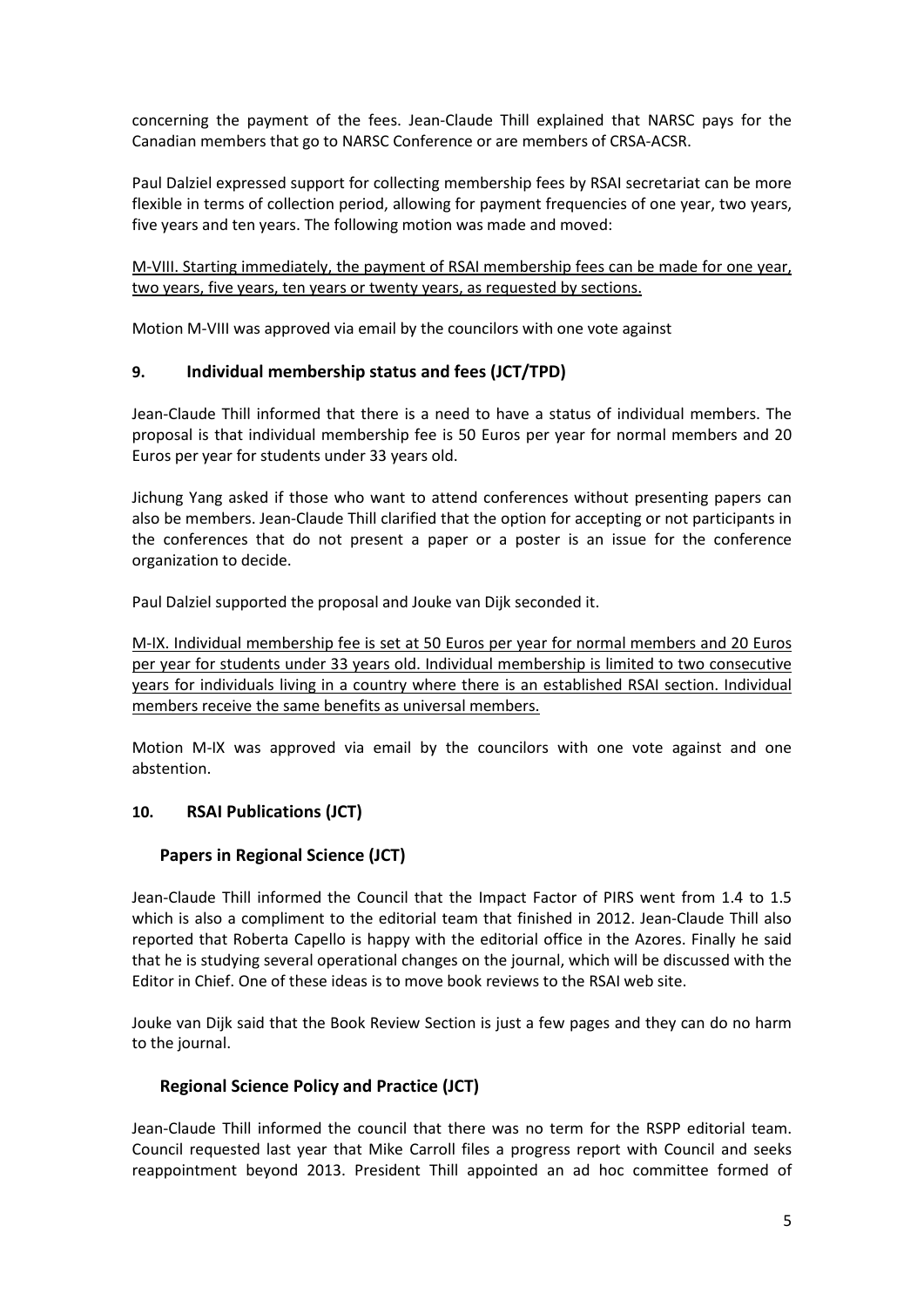Jacques Poot, Andres Rodriguez-Pose (Committee Chair), Janet Kohlhase, Mark Partridge and Jean-Claude Thill to evaluate the journal and the performance of the editorial team since the journal was launched and evaluate the strategy of the editorial team for the next 3-6 years. This committee will discuss the report produced by Michael Carroll and will report to the Council in Palermo. The aim is to have RSPP indexed and with a high impact factor and it has to be visible within the policy arena.

The following motion was made and seconded:

M-X-1. RSAI Council approves the appointment of an ad hoc RSPP Evaluation Committee, its composition, its mission, and the timeline for reporting to Council.

Motion M-X-1 was approved via email by the councilors with two abstentions.

### **RSAI Newsletter (JCT)**

Regarding the RSAI Newsletter Jean-Claude Thill said that Eveline van Leeuwen and Graham Clarke are stepping down and there is a need for a new team.

Jouke van Dijk suggested that there should be a call for applicants and a decision to be made in Atlanta. Jichung Yang seconded.

M-X-2. A call for editors of the RSAI Newsletter must be made in a timely manner so that a final decision can be made in Atlanta.

Motion M-X-2 was approved via email by the councilors with one abstention.

### **Amendment to Publisher Contracts (JCT)**

Jean-Claude Thill informed the Council that the expected amendment to RSAI contract with Wiley involves: i) an increase of the editorial expense payment from 15% to 18%; ii) an increase in profit sharing from 50% to 55%; iii) and increase in travel expenditures of 500 pounds; iv) a real cash support of \$3000 for the promotion of RSAI journals (for instance for a RSPP sponsored session with keynote speakers); v) an offer of free access to other regional science journals published by Wiley such as Growth and Change, Journal of Regional Science, Economic Geography and others.

M-X-3. Council supports efforts of President Thill to enhance the financial and non-financial terms of our publishing contract with Wiley-Blackwell.

Motion M-X-3 was approved via email by the councilors with one abstention.

# **Other Publishing Activities (JCT)**

Jean-Claude Thill informed Council that there is a project to create a new journal on regional issues in emerging economies that could use some of the best papers already in the journals and proceedings produced by the sections. There is a publisher interested but it involves costs so there is a need to find funding. The Asian Development Bank has been approached. Jean-Claude Thill indicated that the goal is to have an indexed journal. Close collaboration with national sections will be essential to the success of this project. A proposal will come to Council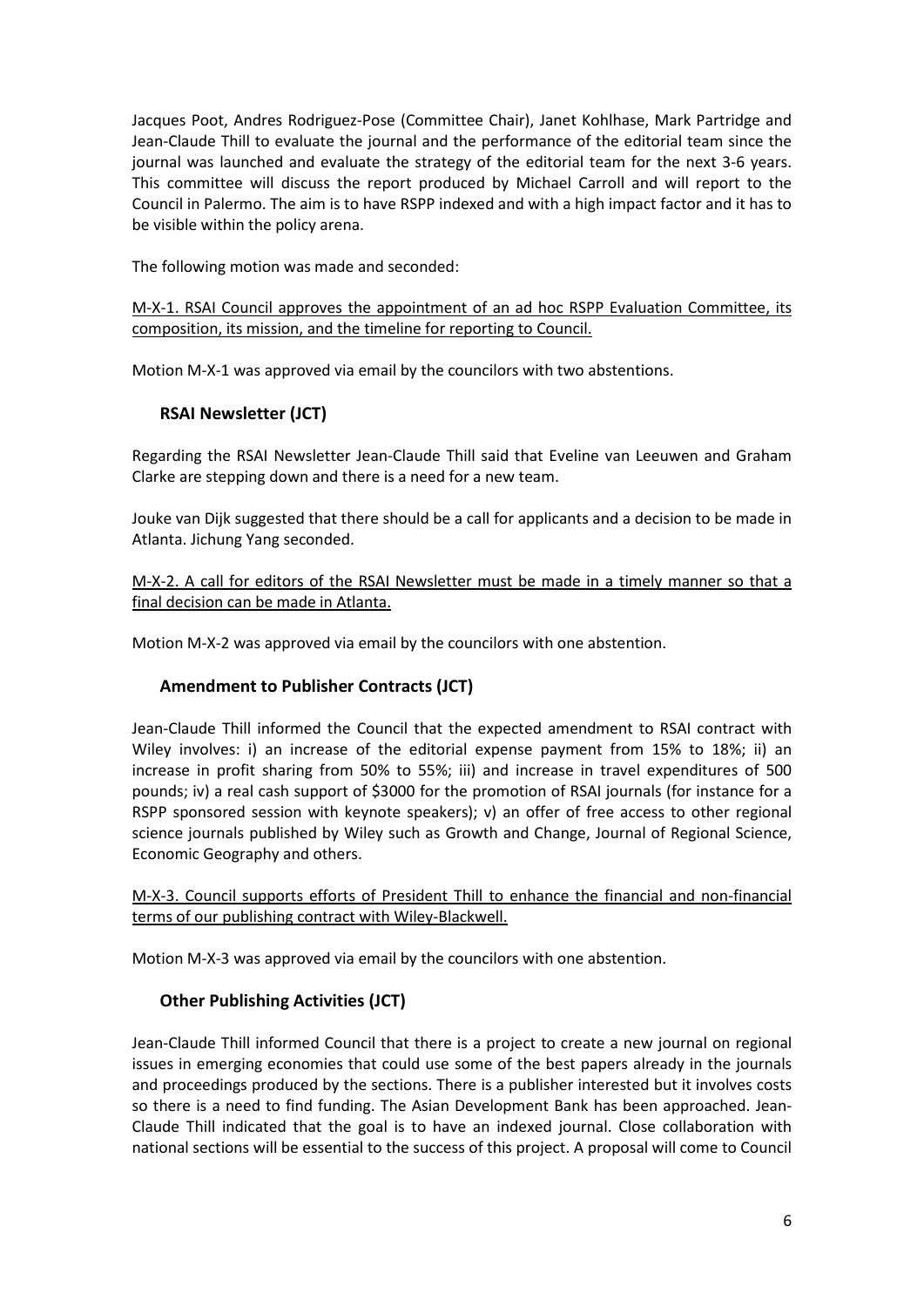once the financial hurdles are overcome. It will be critical that this new journal completes PiRS and RSPP.

Paul Dalziel seconded by Richard Shearmur endorsed the proposal to create a new journal for emerging economies aimed at being indexed with a good impact factor. The following motion was made and seconded:

M-X-4. RSAI Council approves the principle of creating a new journal for emerging economies and supports the Presidency to get the required funding for the project.

Motion M-X-4 was approved via email by the councilors with two votes against and one abstention.

### **11. Sections Recognition and Development (JCT)**

### **RSAmericas (JCT)**

Jean-Claude Thill informed the Council that Eduardo Haddad and Patricio Aroca and some other RSAI members from Mexico and Spain will participate in a Conference on Local Development that will take place in Cuba in November, just before the Conference in Atlanta. He also reported that there are other developments in the Caribbean.

### **• ERSA (TPD)**

Tomaz Ponce Dentinho reported that there are contacts from Armenia to promote workshops and training courses on regional science and to create a section. He also remarked that Daniela Constantin has reported good developments towards the creation of a section in Bulgaria and eventually in Serbia.

### **• PRSCO (JCT)**

Jean-Claude Thill said that the creation of a section in China depends on the naming of the section in Taiwan and both sides agreed to put on hold their negotiations with the anticipation that on-going political developments across the Strait of Taiwan will make things easier.

Hiroyuki Shibusawa said that there will be a PRSCO Summer Institute in Ecuador in 2014 and hopefully there will be a regional science section there soon.

#### **• Morocco (PN)**

Peter Nijkamp said that the moment is right for significant developments of regional ideas in Africa; there is a great opportunity and that it is very important to commit at this time. There is an important movement going on in Morocco that should be supported by France, Spain, Italy and Portugal. Also it is important to reflect on the structure of RSAI so it can respond to the challenges in new parts of the world.

#### M-XI. Council acknowledges the information shared on section development around the globe.

Motion M-XI was approved via email by all the councilors

#### **12. World Congress (JCT)**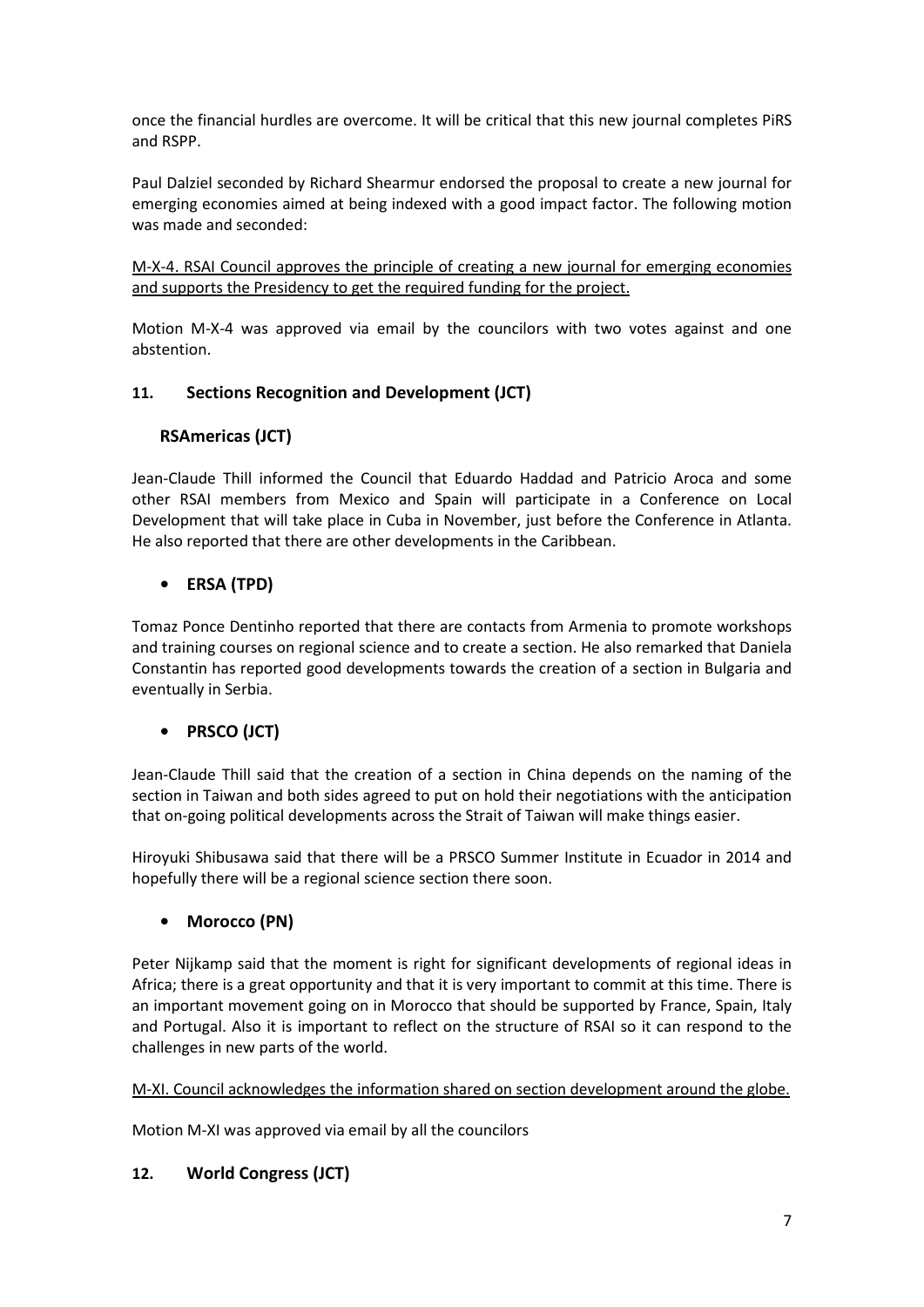Jean-Claude Thill informed that there is no agreement on the place of the Congress in China since Chinese colleagues suggested a location that does not fit with the RSAI objectives for the World Congress of 2014. RSAI's objectives are achievable only if the Congress takes place in a world city such as Shanghai or Beijing. Therefore, he concluded, there is a need to find an alternative location for instance in Tokyo or Kyoto in Japan, Seoul in Korea, Hong Kong or Singapore.

Yoshiro Higano said that time is running out to have a major conference next year in Japan and suggested Seoul in Korea. Jichung Yang said that he will inquiry about the possibility of Seoul to host the World Congress in 2014. The following motion was made and seconded:

#### M-XII. RSAI Council restates that the World Congress should be in a world city and supports the Presidency to identify a venue no later than July.

Motion M-XII was approved via email by all the councilors.

### **13. Procedures for Recognition of new RSAI sections (JCT)**

Jean-Claude Thill reported the work done by Rachel Franklin and Johan Lundberg to clarify the procedures for the recognition of new RSAI sections (Annex 3). The idea is to have an application structure (Motivation, Dimension, Legal Status, Plan and Financial Plan) that will be assessed by the Council.

Paul Dalziel proposed that the RSAI Council should adopt the document for the next two years and after that it should be evaluated.

M-XIII. RSAI Council approves the procedures for recognition of new RSAI sections (Annex 3) under the condition that they should be evaluated and adapted after two years.

Motion M-XIII was approved via email by all the councilors.

#### **14. Promotion and Recognition of Regional Science Education (JCT)**

Tomaz Ponce Dentinho reported that regional science education, and particularly the process of recognition of regional science degrees did not receive much support from the Council. Taking into account that it is important to inform students on available schools of regional science, an initiative is proposed to publicize them on the RSAI web site. So far, a handful of schools have agree to be featured and to have provided basic information on a trial basis, based on the template of Annex 4. The criteria for a school to be listed are: a) One or more PhD programs in the scope of regional science; b) A minimum of three regional science scholars who are members of RSAI; c) A minimum of three PhD theses in regional science in the last five years; d) A positive report approved by the RSAI President, Vice-President and Immediate-Past-President.

Support for this initiative was provided by Council members present.

M-XIV. RSAI Council approves the principle of featuring Regional Science schools on the RSAI Web site and the criteria for announcing Regional Science Schools (Annex 4).

Motion M-XIV was approved via email by all the councilors.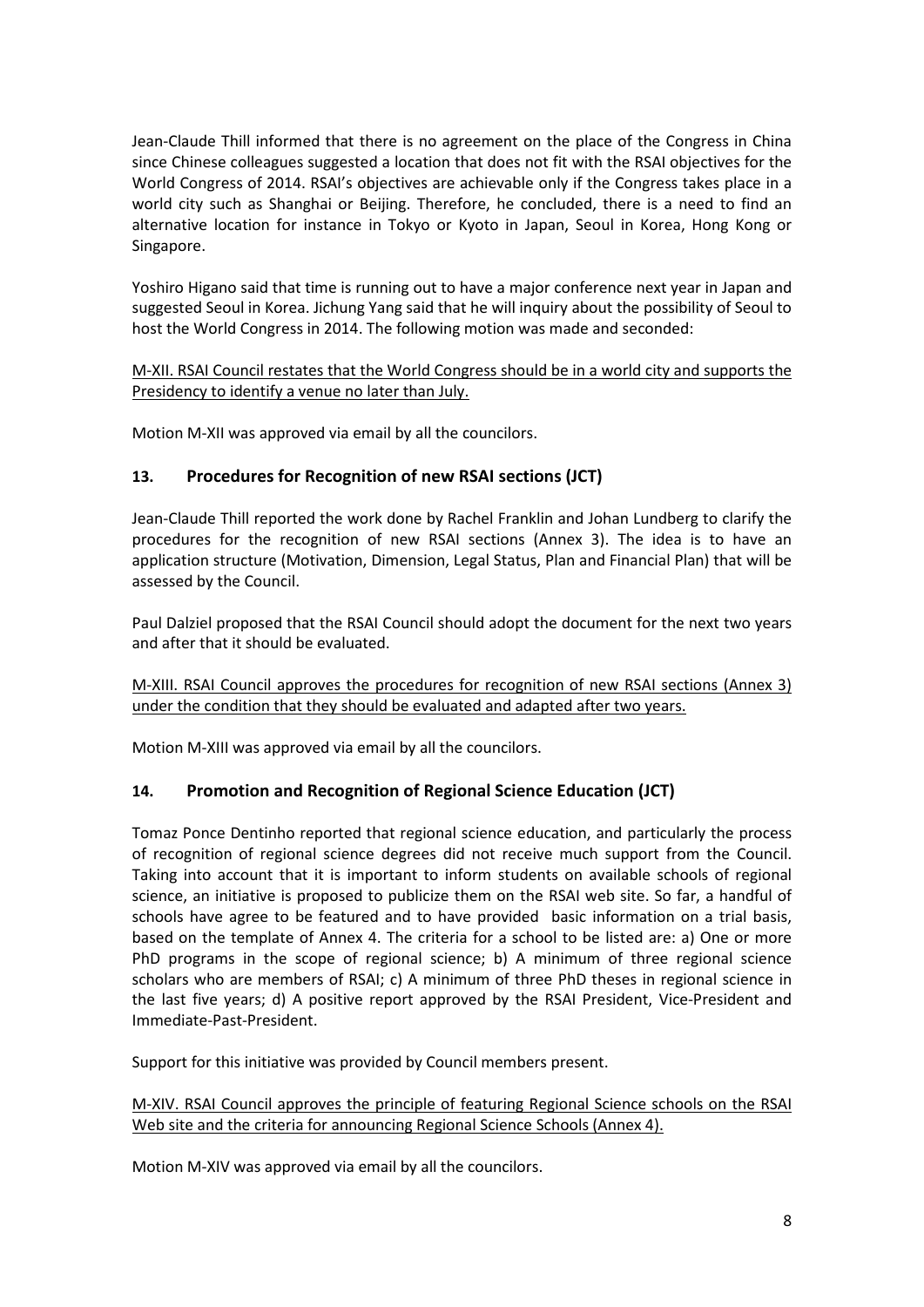### **15. RSAI Awards (JCT)**

#### **Kohno Award**

Tomaz Dentinho informed that there were four candidates and that the Selection Committee and, through email, the members of the Council, selected Bod Stimson to receive the 2013 Kohno Award. He also informed that Bod Stimson will receive the award at the ERSA Congress in Palermo.

M-XV-1. Council acknowledges the information on the Kohno Award 2013.

Motion M-XV-1 was approved via email by all the councilors.

#### **Peter Nijkamp Award**

Tomaz Dentinho informed that there were no candidates for the Peter Nijkamp award. Jean-Claude Thill said that it is necessary to clarify the amount of the support provided to award recipients and suggested that the award should be at maximum 750 Euros to participate in one of the major international RSAI conferences. The following motion is made and seconded:

M-XV-2. The maximum cash value of the Peter Nijkamp Award is 750 Euros granted to participate in one the major international RSAI conferences.

Motion M-XV-2 was approved via email by all the councilors.

#### **Dissertation Award**

Tomaz Dentinho informed that there is no information on the Dissertation Award.

#### **• Beckmann Award**

Jouke van Dijk reported in an email from the 8<sup>th</sup> of May 2013 18:40 that:

The jury consisting of Masahisa Fujita, Jean Paelinck, Roberta Capello and myself choose the article "Social networks and regional recruitment of foreign labour: Firm recruitment methods and spatial sorting in Denmark" by Torben Dall Schmidt and Peter Sandholt Jensen published in Volume 91, Issue 4, November 2012, Pages: 795-821 as the winner of the Martin Beckmann Prize as the best paper published in Papers in Regional Science in 2012. Motivation: Based on the criteria a. originality of the topic b. theoretical foundations c. appropriate methodology and d. empirical relevance the jury concluded unanimously that your paper was the best paper. It examines the interesting and complex issue of social networks in regional recruitment and inflows of foreign labor. Using both cross-section analysis and panel data analysis in Denmark, the paper successfully shows the importance of regional social networks and spatial sorting in the recruitment and inflows of foreign labor. The paper is innovative in empirical study on a new and complex issue of international importance.

Torben Dall Schmidt and Peter Sandholt Jensen would like to receive the Beckmann Prize in Palermo.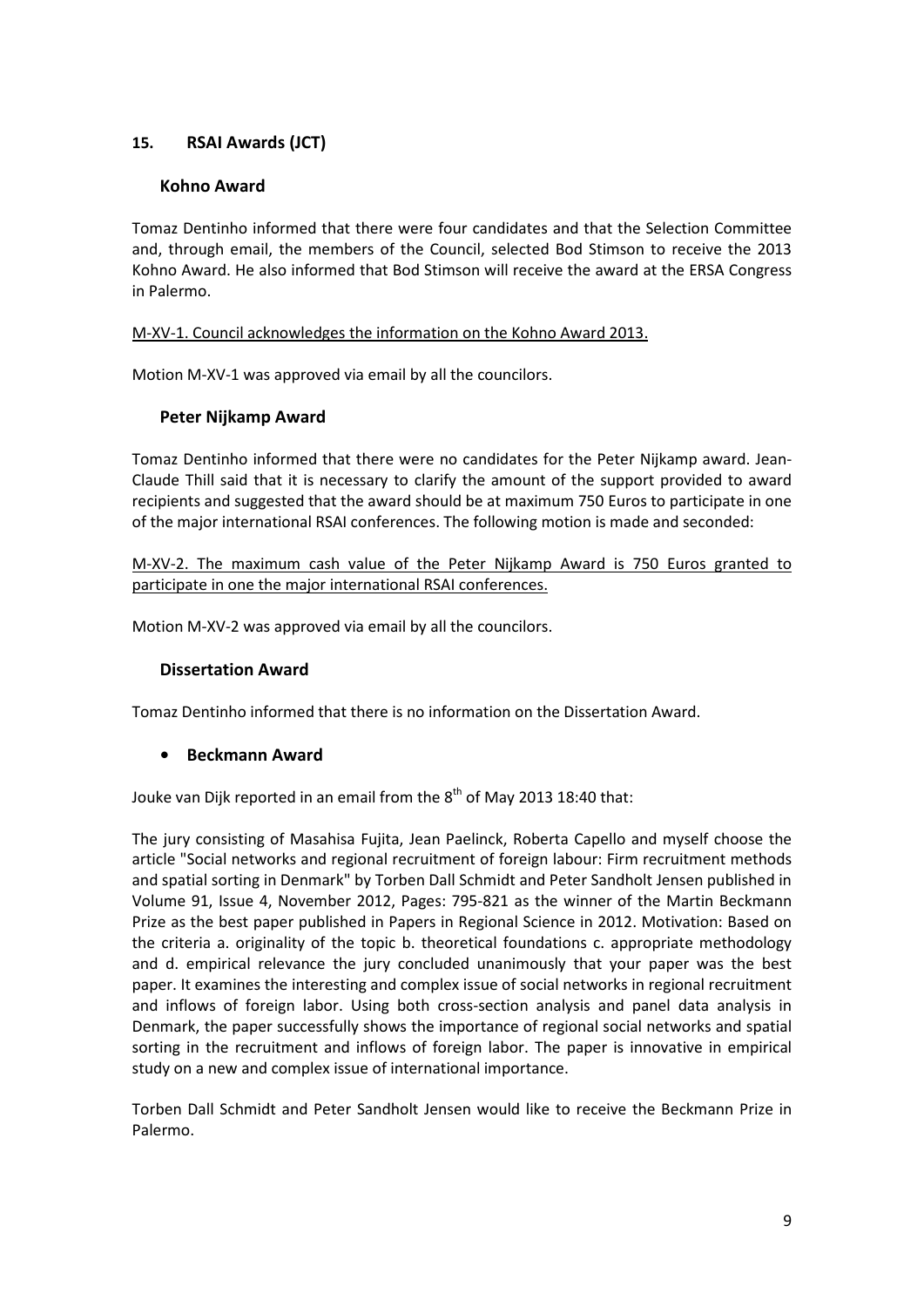M-XV-3. The jury is thanked for its contribution and Torben Dall Schmidt and Peter Sandholt Jensen are congratulated for receiving the award.

Motion M-XV-3 was approved via email by all the councilors.

### **16. Future Strategic Planning Meeting (JCT)**

Jean-Claude Thill said that there is a need for a Strategic Planning Meeting to make a forward looking into the future structure and functioning of RSAI. Such meeting should involve the LRPC, Council, as well as leaders of the supraregional organizations. That meeting or the conversations around the theme will lead to a document to be approved by the Council. LRPC should develop a proposal in Palermo which then will be debated by the Strategic group.

M-XVI. RSAI Council supports the idea of a Strategic Planning Meeting to look into the future structure and functioning of RSAI and produce proposals to be assessed by the RSAI Council.

Motion M-XVI was approved via email by all the councilors.

#### **17. AOB**

None other issue was raised by councilors and the meeting was adjourned.

# **Date of next meeting (11H00-13H00, Friday, 30th August, 2013, Palermo, Italy)**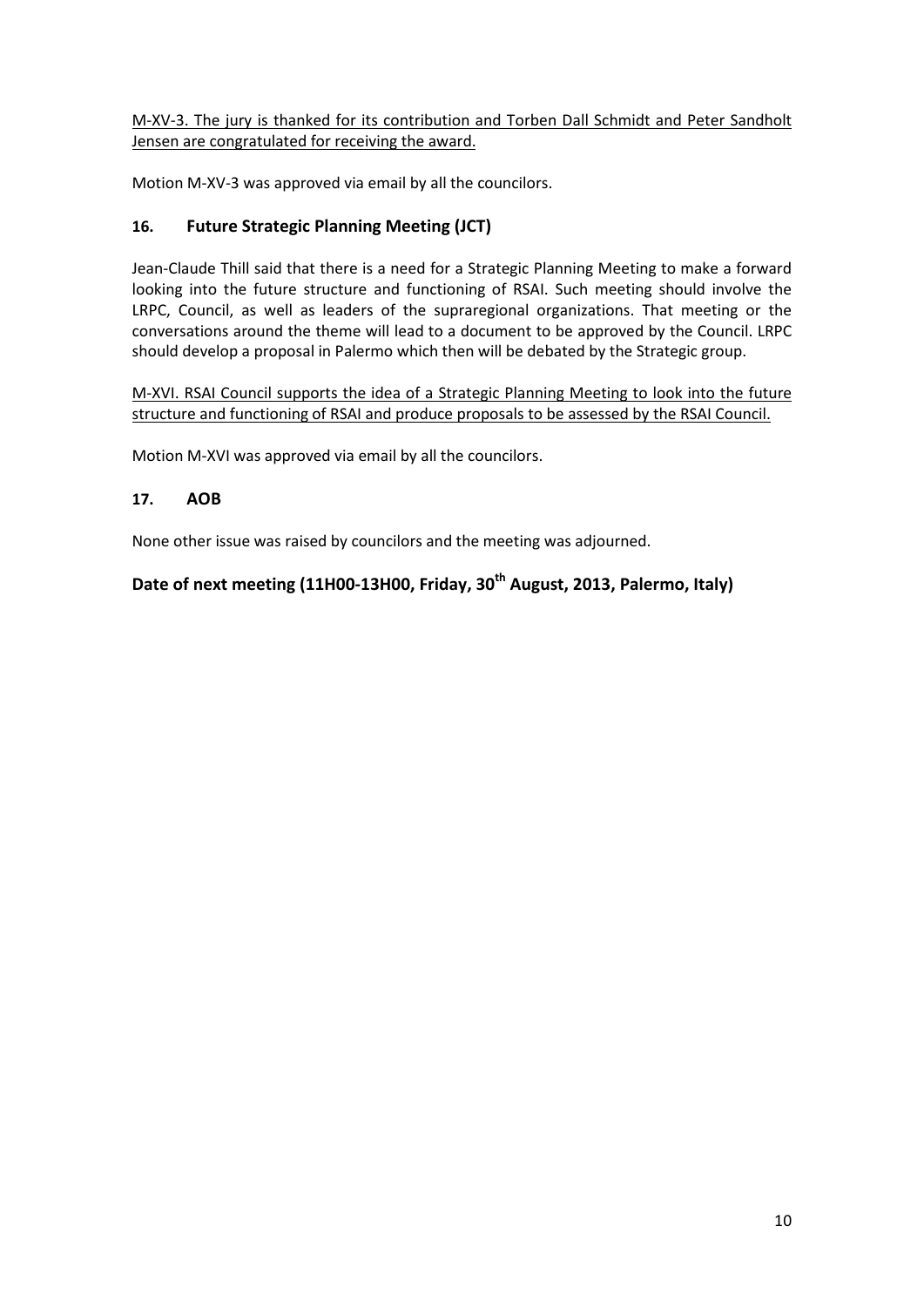#### **Annex 1: Reports and Accounts of 2012 (Synthesis) Jean-Claude Thill, President of RSAI**

The institutions of RSAI were designed to be inclusive and to foster engagement and continuity in leadership. 2012 was marked by several important events, including the end of Yoshiro Higano's presidency, the first full year of having the secretariat based in Portugal, the selection of a President-Elect, and the selection of a new editor-in-chief for Papers in Regional Science. These events occurred smoothly and are testament to the maturity of our organization. RSAI held a successful World Congress in Timisoara, Romania, in addition to successful regional conferences around the globe. Scholarship of our community is strong and vibrant, and RSAI continues to be instrumental in fostering this creativity. While our membership remains by and large steady, we have also been active at organizing affiliated section in emerging countries. This strategy of worldwide presence is importance to our future and will be pursued. At the same time, it is imperative that we assess the performance of our current programs and activities to maintain vibrancy across our community in concert with the financial and human resources available to us. This will be an important task for 2013.

### **Note from the Executive Director**

#### **Tomaz Ponce Dentinho, Executive Secretary of RSAI**

2012 was the first full year with RSAI secretariat based in Angra do Heroísmo, Portugal. Along 2012 there were three Council Meetings in Timisoara, Bratislava and Ottawa which minutes are available through RSAI webpage. There were elections for the RSAI Council, for President Elected of RSAI and for the Editors of Papers in Regional Science. Two numbers of the RSAI Newsletter were published by Evelyn Leuven and Graham Clarke and distributed in RSAI Conferences. RSAI journals experienced a steady increase from 58,726 downloads in 2011 to 60,546 in 2012 for Papers in Regional Science and from 4,528 in 2011 to 5,797 in 2012 for Regional Science Policy and Practice. The work of regional scientists was acknowledged by RSAI awards, new sections are being developed in Asia, Africa, Latin America and Europe and the number of enrolled members expanded from 3450 to 3888 although much more can be involved. The net profit of the association was  $14.461,02 \text{ } \in \text{ and the bank account grew from }$ 200.598,68 € in December 2011 to 209.634,10 € in December 2012. The 2<sup>nd</sup> RSAI Summer Course took place in São Miguel Island, Azores with Geoffrey Hewings (Illinois), Vicente Royuela (Barcelona) and José Pedro Pontes (Lisbon). There was a strong support from Elisabete Martins from the secretariat of the Portuguese Regional Science Association for the enrollment of RSAI members and for the organization of the  $2^{nd}$  RSAI Summer Course. The membership enrollment was possible due to the strong support from the RSAI Sections and Supra-nationals and the advice of the Council and the Presidency. Many thanks.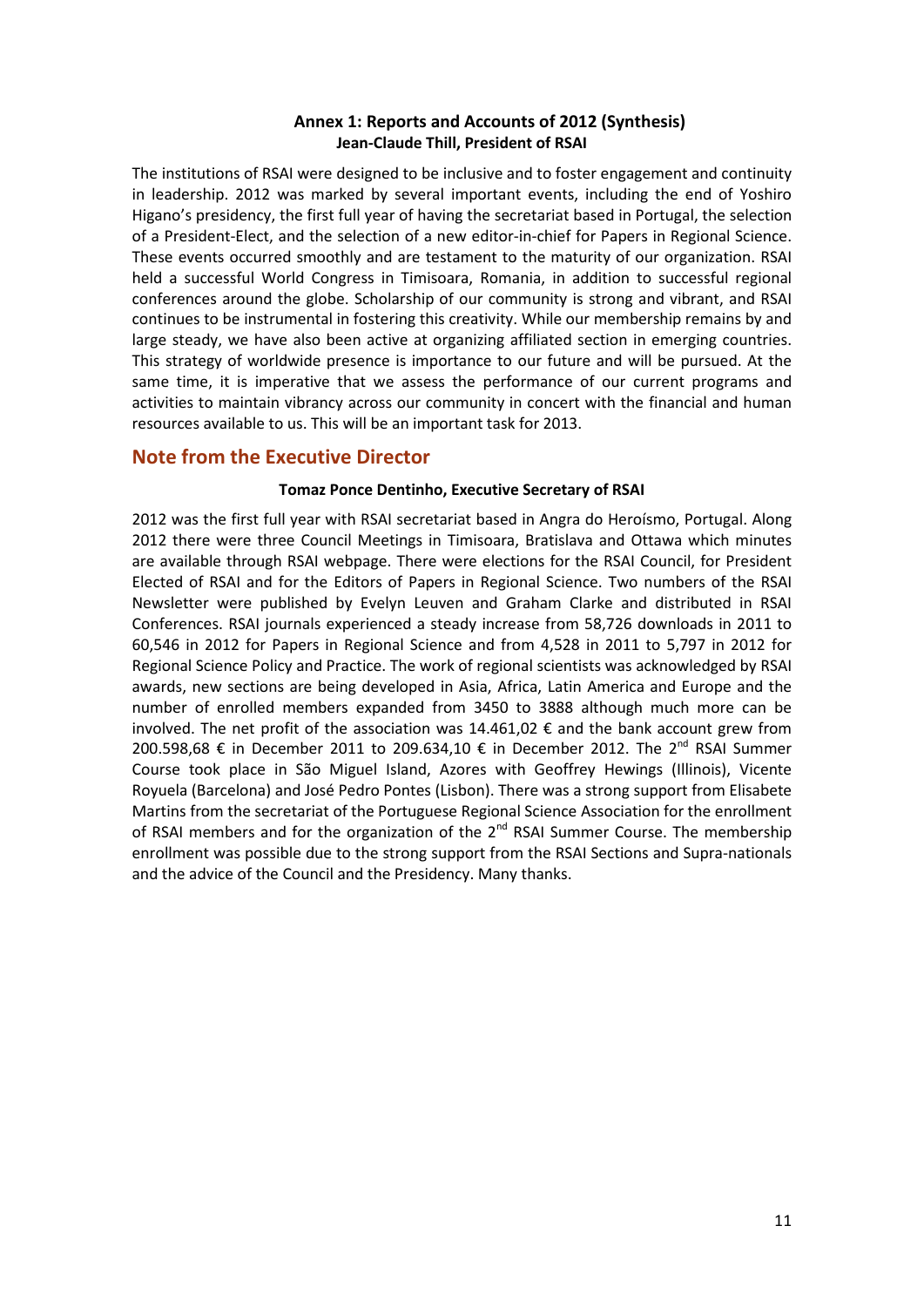### **1. RSAI Council Members**

- In 2012 four new RSAI Council Members were nominated or elected:
	- i) Andres Rodriguez Pose, elected by the RSAI Council in November 2012 for Vice President in 2014 and nominated by ERSA as RSAI Councilor for 2013-2015,
	- ii) Jichung Yang nominated by PRSCO as RSAI Councilor for 2013-2015;
	- iii) Richard Shearmur nominated by RSAmericas as RSAI Councilor for 2013-2015;
	- iv) and Tomaz Ponce Dentinho elected-at-large as RSAI Councilor for 2013-2015.

|                | <b>Name</b>              | <b>Member</b>               | <b>Period</b> | <b>Email</b>                 |  |
|----------------|--------------------------|-----------------------------|---------------|------------------------------|--|
| $\mathbf{1}$   | Jean-Claude Thill        | President                   | 2013-2014     | Jean-Claude.Thill@uncc.edu   |  |
|                |                          | <b>Vice President</b>       | 2012          |                              |  |
|                |                          | Councilor at large          | 2012-2014     |                              |  |
| $\overline{2}$ | <b>Andres Rodriguez-</b> | <b>ERSA Representative</b>  | 2013-2015     | a.rodriguez-pose@lse.ac.uk   |  |
|                | Pose                     | <b>President Elected</b>    | 2013          |                              |  |
|                |                          | Vice - President            | 2014          |                              |  |
| 3              | Jouke van Dijk           | Ersa Representative         | 2012-2014     | Jouke.van.Dijk@rug.nl        |  |
|                |                          |                             | 2009-2011     |                              |  |
| 4              | <b>Gunther Majer</b>     | Ersa Representative         | 2011-2013     | gunther.maier@wu-wien.ac.at  |  |
|                |                          |                             | 2008-2010     |                              |  |
| 5              | <b>Jichung Yang</b>      | <b>Prsco Representative</b> | 2013-2014     | jcyang@snu.ac.kr;            |  |
| 6              | Patrício Aroca           | Prsco Representative        | 2012-2014     | paroca@ucn.cl                |  |
|                |                          |                             | 2009-2011     |                              |  |
| $\overline{ }$ | <b>Paul Dalziel</b>      | PRSCO Representative        | 2011-2013     | Paul.Dalziel@lincoln.ac.nz   |  |
| 8              | <b>Eduardo Haddad</b>    | <b>RSA Representative</b>   | 2012-2014     | ehaddad@usp.br               |  |
|                |                          |                             | 2009-2011     |                              |  |
| 9              | Neil Reid                | <b>RSA Representative</b>   | 2012-2014     | neil.reid@utoledo.edu        |  |
| 10             | <b>Richard Shearmur</b>  | <b>RSA Representative</b>   | 2013-2015     | richard.shearmur@ucs.inrs.ca |  |
| 11             | Amit Batabyal            | Councilor at large          | 2012-2014     | aabgsh@rit.edu               |  |
| 12             | <b>Rachel Franklin</b>   | Councilor at large          | 2012-2014     | rachel franklin@brown.edu    |  |
| 13             | Daniel Czamanski         | Councilor at large          | 2012-2014     | danny@czamanski.com          |  |
| 14             | Johan Lundberg           | Councilor at large          | 2011-2013     | johan.lundberg@econ.umu.se   |  |
| 15             | <b>Tomaz Dentinho</b>    | <b>Executive Director</b>   | 2011-2013     | tomazdentinho@uac.pt         |  |
|                |                          | <b>ERSA Representative</b>  | 2010-2012     |                              |  |
|                |                          | Councilor at large          | 2013-2015     |                              |  |

#### *Table 1. –RSAI Council Members in 2013*

- The persons that leave the Council are: ♣
	- i) Yoshiro Higano, RSAI President for 2011-2012, becomes ex-president and member of the Long Range Planning Committee;
	- ii) Mark Partridge after two terms as RSAmericas representative;
	- iii) Alessandra Faggian after one term as Councilor at large and is now appointed as co-editor for RSAmericas of Papers in Regional Science;
	- iv) Tomaz Ponce Dentinho that completed his term as ERSA representative and was elected as Councilor-at-large.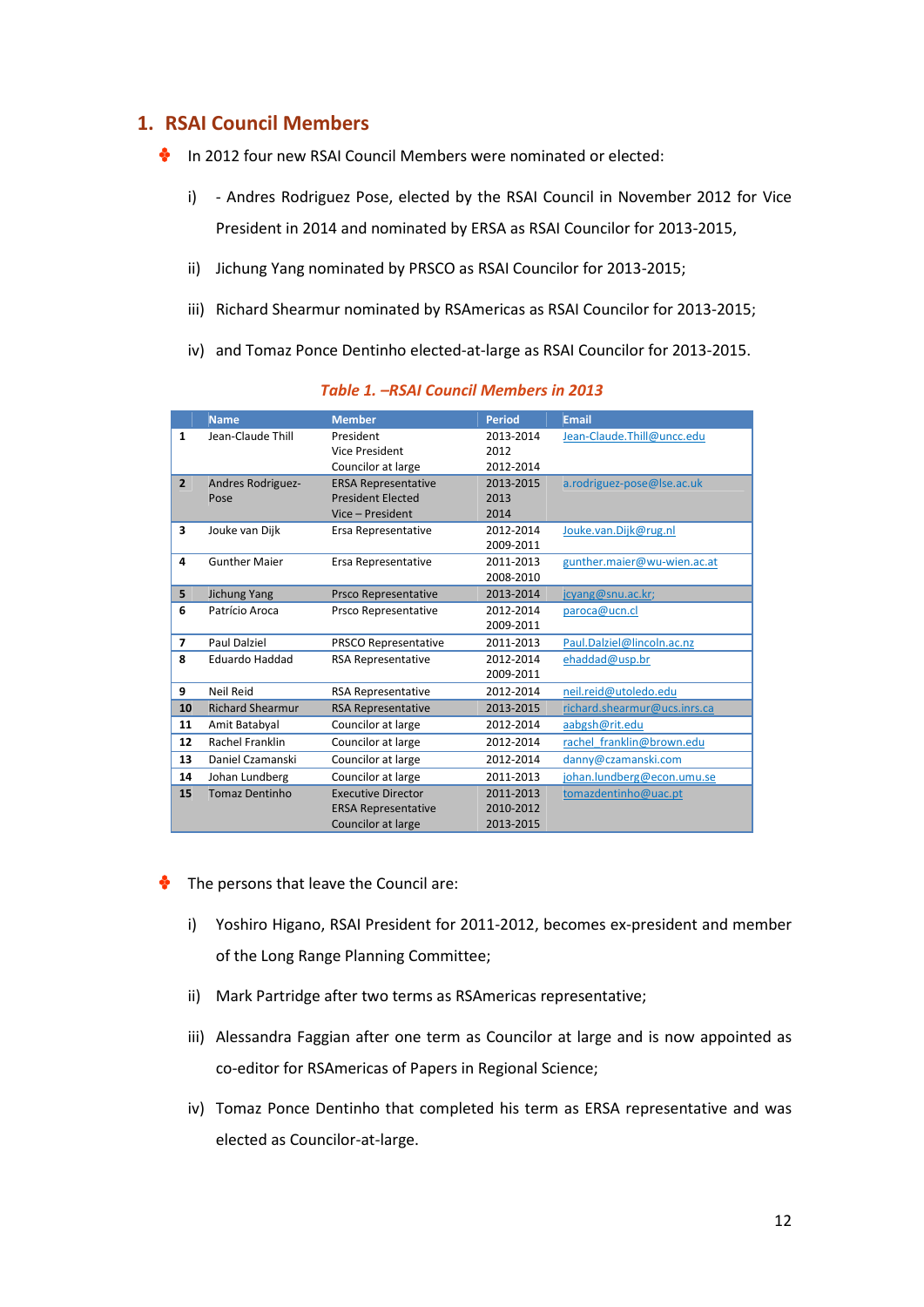|                          | <b>Name</b>           | <b>Member</b>             | <b>Period</b> | <b>Email</b>                     |
|--------------------------|-----------------------|---------------------------|---------------|----------------------------------|
| $\mathbf{1}$             | Yoshiro Higano        | President                 | 2011-2012     | higano@jsrsai.envr.tsukuba.ac.jp |
|                          |                       | Prsco Representative      | 2004-2006     |                                  |
|                          |                       | Prsco Representative      | 2007-2009     |                                  |
| $\overline{2}$           | Patrício Aroca        | Prsco Representative      | 2012-2014     | paroca@ucn.cl                    |
|                          |                       |                           | 2009-2011     |                                  |
| 3                        | Paul Dalziel          | Prsco Representative      | 2011-2013     | Paul.Dalziel@lincoln.ac.nz       |
| 4                        | Eduardo Haddad        | <b>RSA Representative</b> | 2012-2014     | ehaddad@usp.br                   |
|                          |                       |                           | 2009-2011     |                                  |
| 5                        | Neil Reid             | <b>RSA Representative</b> | 2012-2014     | neil.reid@utoledo.edu            |
| 6                        | <b>Mark Partridge</b> | <b>RSA Representative</b> | 2010-2012     | Partridge.27@osu.edu             |
|                          |                       |                           | 2007-2009     |                                  |
| $\overline{\phantom{a}}$ | Jouke van Dijk        | Ersa Representative       | 2012-2014     | Jouke.van.Dijk@rug.nl            |
|                          |                       |                           | 2009-2011     |                                  |
| 8                        | <b>Tomaz Dentinho</b> | <b>Executive Director</b> | 2011-2013     | tomazdentinho@uac.pt             |
|                          |                       | Ersa Representative       | 2010-2012     |                                  |
| 9                        | <b>Gunther Maier</b>  | Ersa Representative       | 2011-2013     | gunther.maier@wu-wien.ac.at      |
|                          |                       |                           | 2008-2010     |                                  |
| 10                       | Jean-Claude Thill     | President                 | 2013-2014     | Jean-Claude.Thill@uncc.edu       |
|                          |                       | Vice President            | 2012          |                                  |
|                          |                       | Councilor at large        | 2012-2014     |                                  |
| 11                       | Amit Batabyal         | Councilor at large        | 2012-2014     | aabgsh@rit.edu                   |
| 12                       | Rachel Franklin       | Councilor at large        | 2012-2014     | rachel franklin@brown.edu        |
| 13                       | Daniel Czamanski      | Councilor at large        | 2012-2014     | danny@czamanski.com              |
| 14                       | Johan Lundberg        | Councilor at large        | 2011-2013     | johan.lundberg@econ.umu.se       |
| 15                       | Alessandra Faggian    | Councilor at large        | 2010-2012     | faggian.1@osu.edu                |

### **2. RSAI Publications**

- $\bullet$  The journal Papers in Regional Science is available in 3,810 institutions worldwide via the Wiley-Blackwell license. Papers in Regional Science increased the number of downloads from 58,726 in 2011 to 60,546 in 2012, a rise of 3%. (Wiley Blackwell Report 2012)
- Regional Science Policy & Practice in 2,697 institutions worldwide via the Wiley-Blackwell license. Regional Science Policy & Practice increased from 4,528 in 2011 to 5,797 in 2012, a rise of 28% (Wiley Blackwell Report 2012).
- ф Total subscriptions revenue has increased from £100,399 to £105,236 (by 5%). Nonsubscription income to the journals has dropped due to a reduction in Electronic Backfile income. This decrease is expected as sales of backfiles reach saturation in the market. Total income to the journals has thus fallen by 2% in total, to £120,642. Total amount now payable to the RSAI (after the £16,500 already paid to editors in 2012) is £12,396 (\$19,583) (Wiley Blackwell Report 2012).
- Roberta Capello was elected by the Council as the new editor in chief of Papers in Regional Science. The co-editors appointed by Roberta Capello and approved by the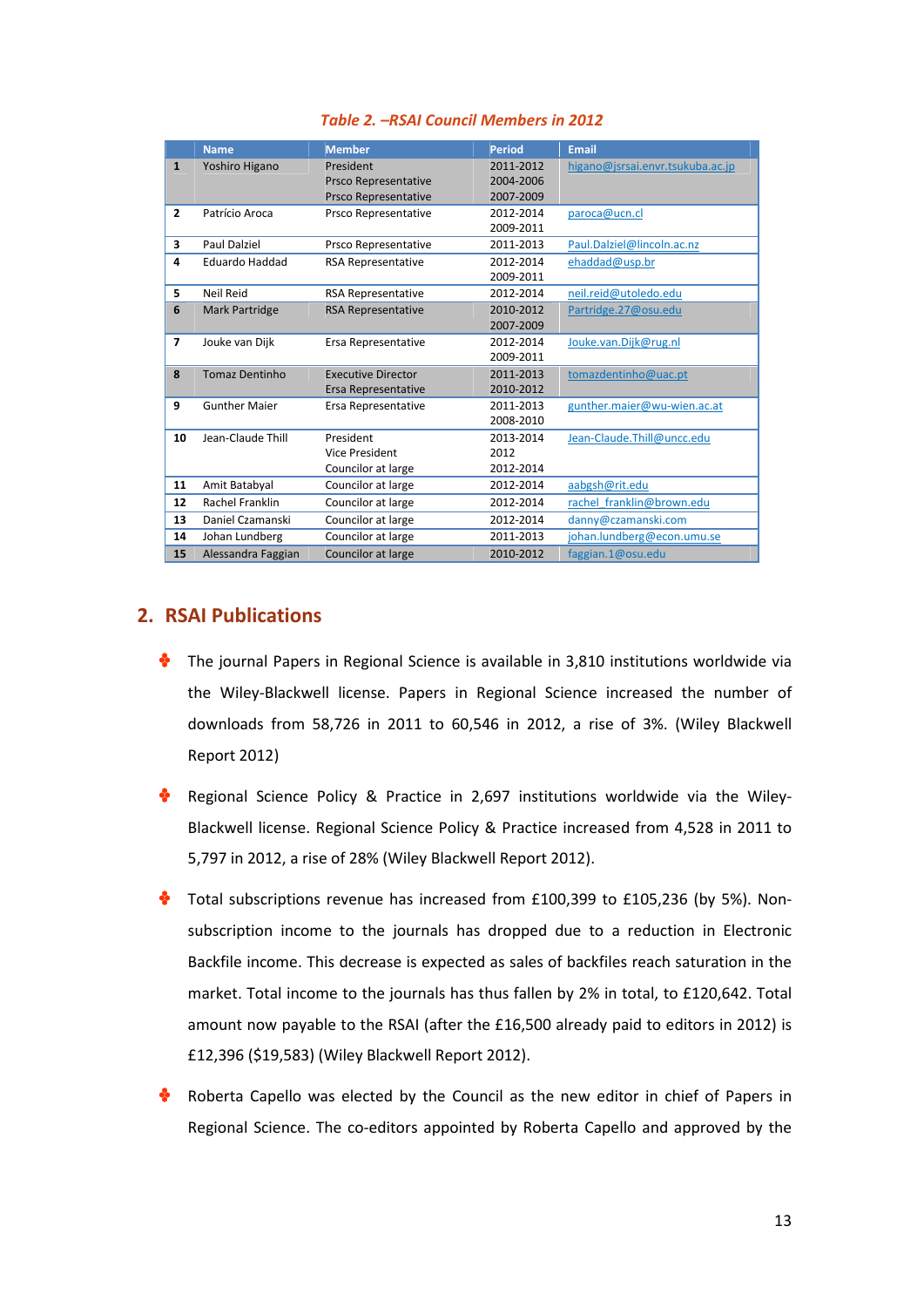RSAI Council in Ottawa were - Yoshitsugu Hayashi, Takatoshi Tabuchi, Alessandra Faggian and Paul Elhorst and– as book editor – Eduardo Haddad.

- **Michael Carroll, continues as editor-in-chief of Regional Science Policy and Practice.** The co-editors are Neil Reid, Terry Clower, Juan R. Cuadrado-Roura, John Madden, John Madden and James E. Rowe as book editor.
- RSAI Newsletters edited by Eveline van Leuven and Graham Clarke published two issues that were distributed in ERSA and RSAmericas Conferences of 2012.

### **3. RSAI Awards**

- Arthur Getis received the Founder's Medal Award at the 9th World Congress in Timisoara, Romania, May 2012. Arthur Getis is a Distinguished Professor of Geography, Emeritus, at San Diego State University.
- Jean-Claude Thill was the winner of the 2012 Kohno Prize. Jean-Claude Thill is currently the Knight Distinguished Professor of Public Policy in the Department of Geography and Earth Sciences at UNC Charlotte.
- The winners of the Martin Beckmann Prize 2012 were Michael Fritsch and Holger Graffothe for the the paper "How sub-national conditions affect regional innovation systems: The case of the two Germanys", published in Volume 90 Number 2 June 2011.
- The Peter Nijkamp Research Encouragement Award was attributed to Luis Armando Galvis from CEER - Banco de la Republica, Colombia. The thesis on "Convergence, inequalities and innovations in the knowledge economy" was supervised by Prof. Dr. Geoffrey Hewings.
- $\bullet$  In 2012 the winner of the RSAI dissertation prize was Carlianne Elizabeth Patrick for his work "Essays in Economic Growth and Development Policy". She was supervised by Prof. Dr. Mark Partridge.
- In 2012 new RSAI Fellows were elected: Brian J.L. Berry, The University of Texas at Dallas, USA; Ronald E. Miller, University of Pennsylvania, USA; Stuart S. Rosenthal, Syracuse University, USA; and Yves Zenou, Stockholm University, Sweden.

#### **4. Development of new sections**

In 2012 RSAI promoted the creation of new sections and the development of existing ones. Important meetings were taken in Morocco and China.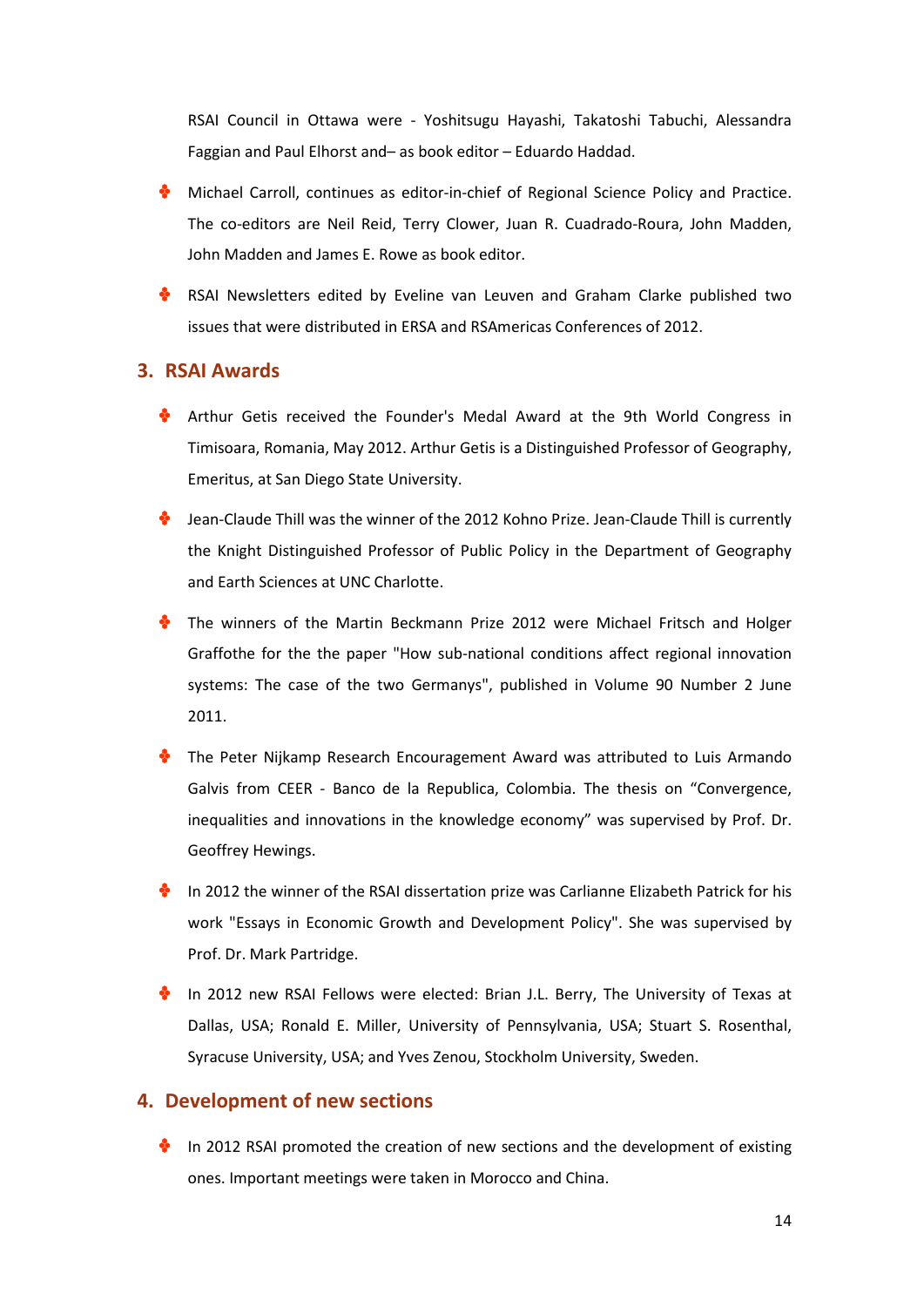In 2012 there was the creation of the Ibero-American Regional Science Network in Mexico involving delegates from Mexico, Cuba, Costa Rica, Colombia, Peru, Ecuador, Chile, Argentina, Brazil, Portugal and Spain.

# **5. Universal Membership**

In 2012 RSAI secretariat began to register directly the list of members and respective registration fees interacting with RSAI sections. There are now 3888 RSAI members from 3450 in 2011, 3571 in 2010 and 3660 in 2009. The data base was corrected from non-active members and from members that were supposed to be long life members and were not.

### **6. RSAI Accounts of 2012**

- In 2012 RSAI achieved a net surplus of  $14461,02 \epsilon$ . Nevertheless most of the work of secretariat was secured by the Portuguese Regional Science Association during 2012.
- **The margin for both journals is negative since although there is a profit share of** 17.682,47 €, the editorial expenses are 21.795,46 € and the subscription fees, paid only in 2013, are 27.572,72 €.
- The numbers of the membership fees are self-explanatory; there are sections that do not have members enrolled, there are sections that have relatively few members relative to the population of the respective areas of influence.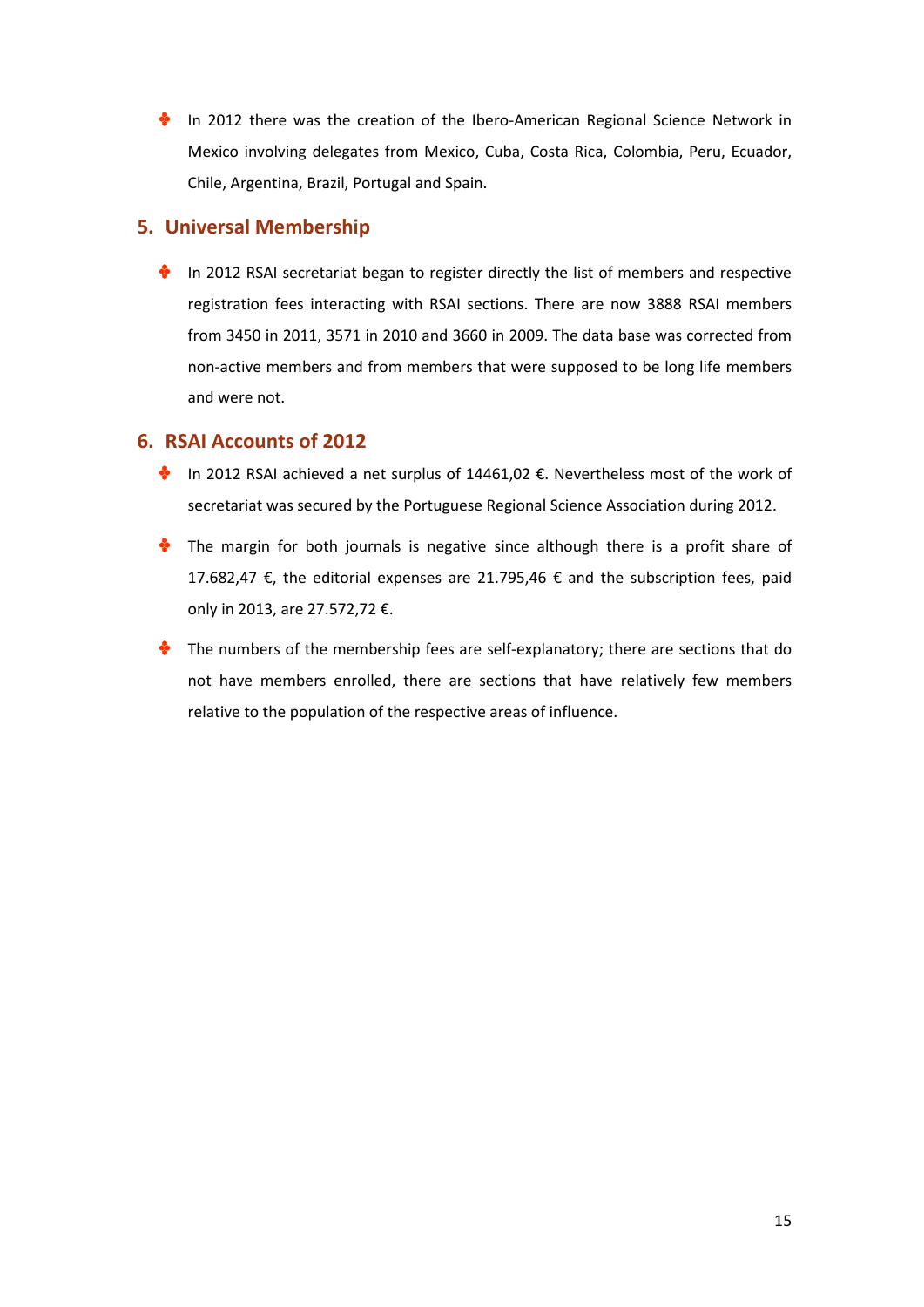| <b>ACCOUNTS FROM JANUARY 2011 TILL DECEMBER 2012</b> |                |  |  |  |
|------------------------------------------------------|----------------|--|--|--|
| <b>BILLING SOFTWARE LICENSE</b>                      | 145,00€        |  |  |  |
| <b>ACCOUNTING &amp; AUDITING</b>                     | 1.798,00€      |  |  |  |
| <b>RSAI LEAFLETS</b>                                 | 670,35€        |  |  |  |
| COST OF TRANSFERENCES AND CURRENCY CORRECTION        | 1.386,90€      |  |  |  |
| <b>OTHER COMMON</b>                                  | 45,73€         |  |  |  |
| RSAI NEWSLETTER PAYMENT                              | 2.500,00€      |  |  |  |
| PIRS EDITORIAL OFFICE ANUAL EXPENSES                 | 16.773,30€     |  |  |  |
| RSPP EDITORIAL OFFICE ANUAL EXPENSES                 | 5.022,16€      |  |  |  |
| SUPPORT TO NEW SECTION (CHINA)                       | 8.017,14€      |  |  |  |
| <b>RSAI AWARDS</b>                                   | 2.768,93€      |  |  |  |
| SUPPORT TRAVEL FOR THE EXECUTIVE DIRECTOR            | 1.194,76€      |  |  |  |
| AUTONOMOUS ACTIVITIES (SUMMER COURSES, CONFERENCES)  | 5.650,05€      |  |  |  |
| <b>TOTAL COSTS</b>                                   | 45.972,32 €    |  |  |  |
| MEMBERSHIP JAPONESE SECTION                          | $8.052,00 \in$ |  |  |  |
| MEMBERSHIP NARSC SECTION                             | $6.220,00 \in$ |  |  |  |
| MEMBERSHIP GERMAN SECTION                            | 2.370,00 €     |  |  |  |
| MEMBERSHIP FRENCH SECTION                            | 2.367,00 €     |  |  |  |
| MEMBERSHIP ARSC SECTION (1)                          | 4.147,00 €     |  |  |  |
| MEMBERSHIP ITALIAN SECTION (2)                       |                |  |  |  |
| MEMBERSHIP BRAZIL SECTION                            | 1.870,00 €     |  |  |  |
| MEMBERSHIP PORTUGUESE SECTION                        | 1.540,00 €     |  |  |  |
| MEMBERSHIP DUTCH SECTION                             | 1.404,00 €     |  |  |  |
| MEMBERSHIP MEXICAN SECTION                           | 1.247,00 €     |  |  |  |
| MEMBERSHIP SPANISH SECTION (3)                       |                |  |  |  |
| <b>MEMBERSHIP GREEK SECTION</b>                      | 760,00 €       |  |  |  |
| MEMBERSHIP SLOVAKIA SECTION                          | 206,00 €       |  |  |  |
| MEMBERSHIP UK & IRELAND SECTION                      | 674,00 €       |  |  |  |
| MEMBERSHIP AUSTRALIA/NEW ZEALAND SECTION             | 660,00 €       |  |  |  |
| MEMBERSHIP ROMANIAN SECTION                          | 940,00 €       |  |  |  |
| <b>MEMBERSHIP TURKISH SECTION (4)</b>                |                |  |  |  |
| MEMBERSHIP CROATIA SECTION                           | 350,00 €       |  |  |  |
| MEMBERSHIP ISRAEL SECTION                            | 299,00 €       |  |  |  |
| MEMBERSHIP COLOMBIAN SECTION                         | 230,00 €       |  |  |  |
| <b>MEMBERSHIP CHILEAN SECTION</b>                    | 332,00 €       |  |  |  |
| MEMBERSHIP KOREAN SECTION                            | 169,40 €       |  |  |  |
| <b>MEMBERSHIP RUSSIAN SECTION (5)</b>                |                |  |  |  |
| MEMBERSHIP POLISH SECTION (5)                        |                |  |  |  |
| <b>MEMBERSHIP NORDIC SECTION (5)</b>                 |                |  |  |  |
| <b>MEMBERSHIP LITHUANIA SECTION (5)</b>              |                |  |  |  |
| <b>MEMBERSHIP BANGLADESH SECTION (5)</b>             |                |  |  |  |
| MEMBERSHIP MALAYSIAN SECTION (5)                     |                |  |  |  |
| MEMBERSHIP INDONESIAN SECTION (5)                    |                |  |  |  |
| <b>MEMBERSHIP ARGENTINA SECTION (5)</b>              |                |  |  |  |
| CORRECTION                                           | $-129,64€$     |  |  |  |
| PIRS AND RSPP 2011 PROFIT SHARE                      | 17.682,47 €    |  |  |  |
| AUTONOMOUS ACTIVITIES (SUMMER COURSES, CONFERENCES)  | 9.100,00 $\in$ |  |  |  |
| <b>TOTAL REVENUES</b>                                | 60.490,23 €    |  |  |  |
| <b>INCOME TAX FOR THE PERIOD</b>                     | 56,89€         |  |  |  |
| <b>NET PROFIT FOR THE PERIOD</b>                     | 14.461,02      |  |  |  |

(1) ARSC section paid in 2012 the two years membership fees

(2) The Italian Section paid 1980 € in late 2011

(3) The Spanish Section paid 5230 € in late 2011

(4) The Turkish Section paid 380 € in late 2011.

(5) Sections without active members.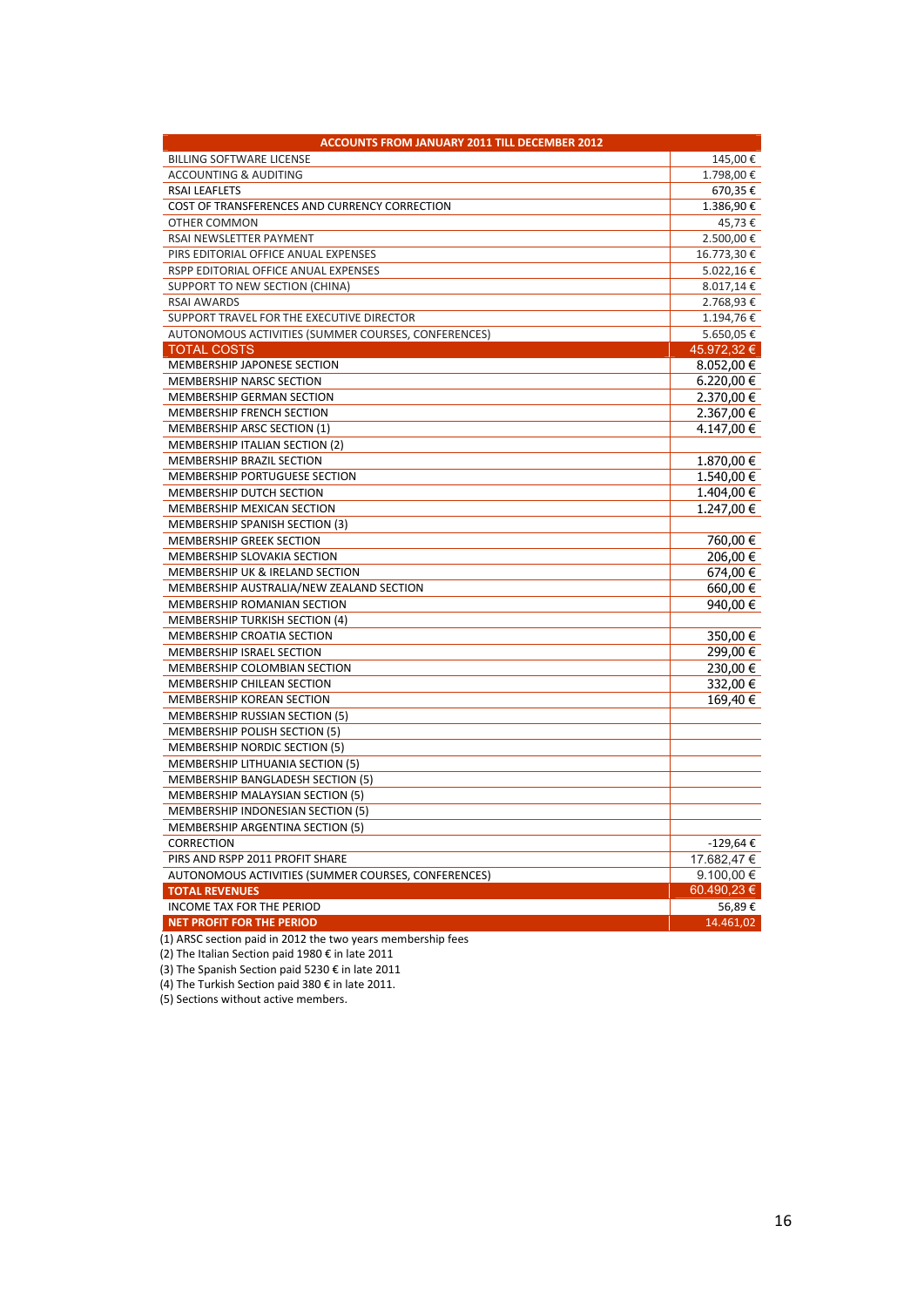#### **Annex 2: General Principles and Guidelines for RSAI Fellows**

#### **A. General Principles and Guidelines for RSAI Fellows**

- 1. RSAI fellows are distinguished scholars with a proven and recognized research record in the field of regional science during a considerable part of their scientific career. Such honorary members of the RSAI are appointed after a careful nomination and selection procedure, based on a broad consultation of the RSAI membership.
- 2. The RSAI fellowship is a world-wide sign of scientific recognition that is bestowed on a regional scientist with outstanding research credentials in his/her field. The RSAI fellowship does not imply any obligation to the Association, although it is expected that fellows on a voluntary basis will serve the scientific objectives of the RSAI whenever possible or appropriate.
- 3. Regional science has over the past decade witnessed a great increase in scholarly interest and scientific publications all over the world. To create a vital Association, it is therefore critical that senior members - and, in particular, RSAI fellows – act as a role model, in particular for a younger generation. The RSAI membership should have the highest expectations on – and appreciation for – its fellows, given their past seminal research contributions.
- 4. RSAI fellows may contribute to the fulfillment of the goals of the Association by offering a scientific service or incentive to its members through various means, such as:
	- Organization of a fellows' meeting at any conference venue, where a major RSAI conference is taking place (ERSA, NARSC, PRSCO, World Conference). This could be a socializing meeting (e.g., a luncheon or late afternoon drinks) or a substantive meeting (e.g., an exploratory venue addressing future research strategies or topics).
	- Organization of dedicated panels or focused fellows' sessions at any major international or supraregional RSAI meeting with the aim to reflect on new methodologies or promising approaches in research.
	- Organization of early-bird (breakfast) meetings, luncheon meetings or late afternoon drinks meetings with a small group of young researchers, based on an open subscription/application system, in which informal presentations (5- 10 minutes) are held by young researchers ('meet the professor' meetings).
	- Organization of a solid pre-conference special session at any major RSAI conference, with a balanced mix of seniors (in particular, RSAI fellows) and juniors ('rising stars'), where fellows and rising stars present recent research work (in the long run, even joint senior-junior research work could be foreseen).
	- Organization of short 'next gen' training courses, prior to any major conference.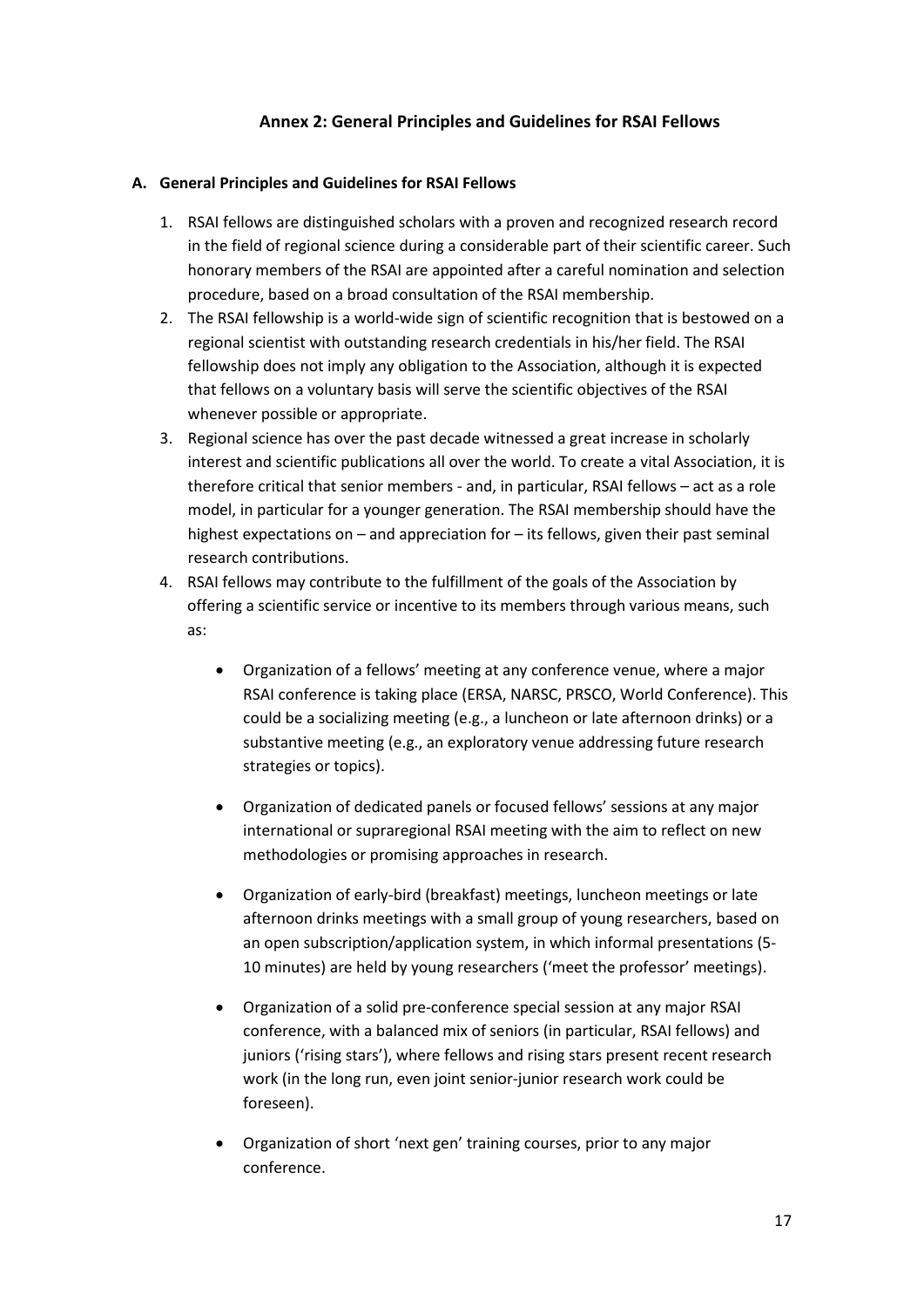- Organization of a voluntary 'Foster Fellow Plan', in which an RSAI fellow is willing to adopt for a period of (let's say) one year a selected young researcher from a different country – of course, in consultation with his/her supervisor – with the aim to provide network contacts or scientific guidance, or perhaps to start a joint research project.
- Organization of an RSAI column by a fellow in any issue of the RSAI Newsletter (of course, after consultation of the Newsletter editors).

Any meeting or panel at conferences needs to be done in consultation with the conference organizers.

- 5. There is a need to strengthen the external visibility and scientific profile of RSAI fellows:
	- Any newly appointed RSAI fellow should be explicitly mentioned in the RSAI Newsletter, including a brief bio-sketch.
	- The home institution of any newly appointed fellow should receive a letter from the RSAI president, mentioning the importance and honour of this scientific recognition for the fellow concerned.
	- The RSAI fellowship list and its procedures should be administrated by the RSAI director, but most executive activities should be undertaken by RSAI fellows themselves *(*'*noblesse oblige')*.
	- To ensure a viable and effective RSAI fellows' action strategy, a light management of all activities planned and executed is needed. To that end, it is pertinent that from each major region (Europe, Pacific, Americas) one or two coordinator-fellows are appointed who initiate, coordinate and organize RSAI fellow activities during forthcoming major international conferences in their region. It is also desirable to appoint one fellow who can act as a liaison to both all RSAI fellows and the RSAI council (c.q. membership).

### **B. Nomination and Selection Protocol of RSAI Fellows**

- 1. Each RSAI member except RSAI fellows is entitled to nominate candidates for the RSAI fellowship, but self-nominations are not allowed. Each nomination has to be done through a standard concise nomination form that follows a systematic template, which can be downloaded from the RSAI website.
- 2. A nominee has to be RSAI member (or a member of any section recognized by the RSAI) and to meet the qualifications mentioned in Annex A.
- 3. The selection of new RSAI fellows takes place only once a year, but nominations can be sent in at any time and will be considered for a given selection round, if they have been received before a given deadline. A nomination has a maximum life of two years.
- 4. All nominations will be put on a list supplemented with non-elected candidates for the RSAI fellowship who were on the short list from the previous year.
- 5. The short list will be screened by the RSAI fellows selection committee (in consultation with the RSAI director). This committee comprises 3 RSAI fellows appointed by the RSAI Council for a period of staggered 3-year terms. The selection committee has to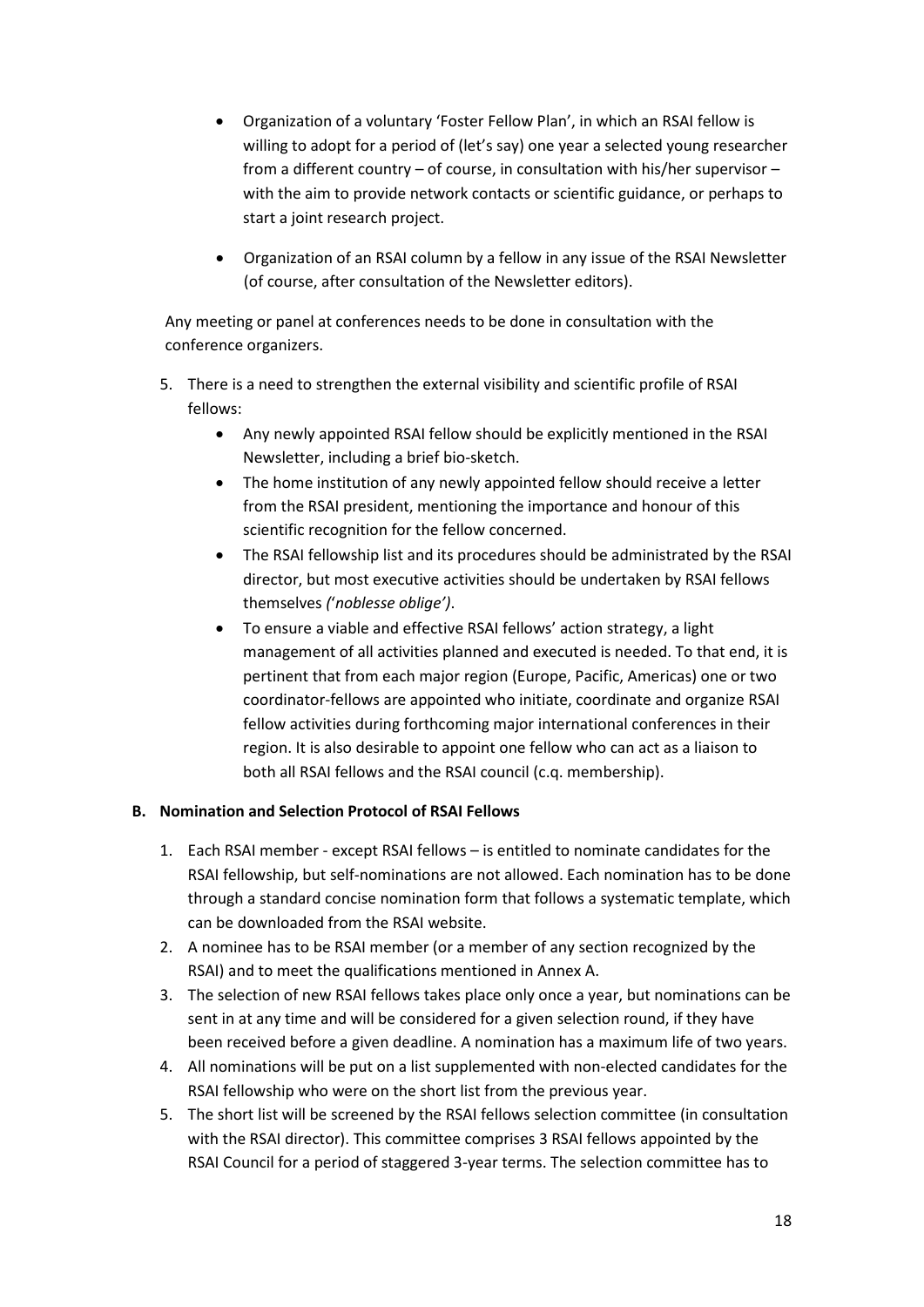seriously consider all available information on the candidates and can remove candidates (unanimous vote) who do not qualify.

- 6. The selection committee can also decide to reduce the list of nominated RSAI members to a manageable number, so that candidates can be selected with a qualified majority. This short list should normally not contain more than 10 to 12 names.
- 7. The short list is next circulated to all RSAI fellows, who have the exclusive right to vote for (a maximum of) 3 candidate-fellows. No ranking of candidates is allowed.
- 8. The selection committee can put an upper ceiling on the maximum number of candidates to be selected in a given year, if circumstances dictate so.
- 9. A vote of at least 1/3 will normally mean election, unless that would exceed the ceiling.
- 10. The selection committee informs the RSAI Director of the final selection results, who will communicate these results to the selected RSAI fellows, the RSAI Council, and the home institutions of the newly appointed fellows.

#### **C. Standard Nomination Form for RSAI Fellows**

- 1. Factual bio-data on candidate, including a proof for RSAI membership
- 2. Professional career of candidate (max. 100 words)
- 3. Substantive contribution to regional science (max. 200 words)
- 4. Path-breaking publications on regional science (max. 5)
- 5. Signs of international scientific recognition (max. 50 words)
- 6. Reasons for nominating the candidate (max. 50 words)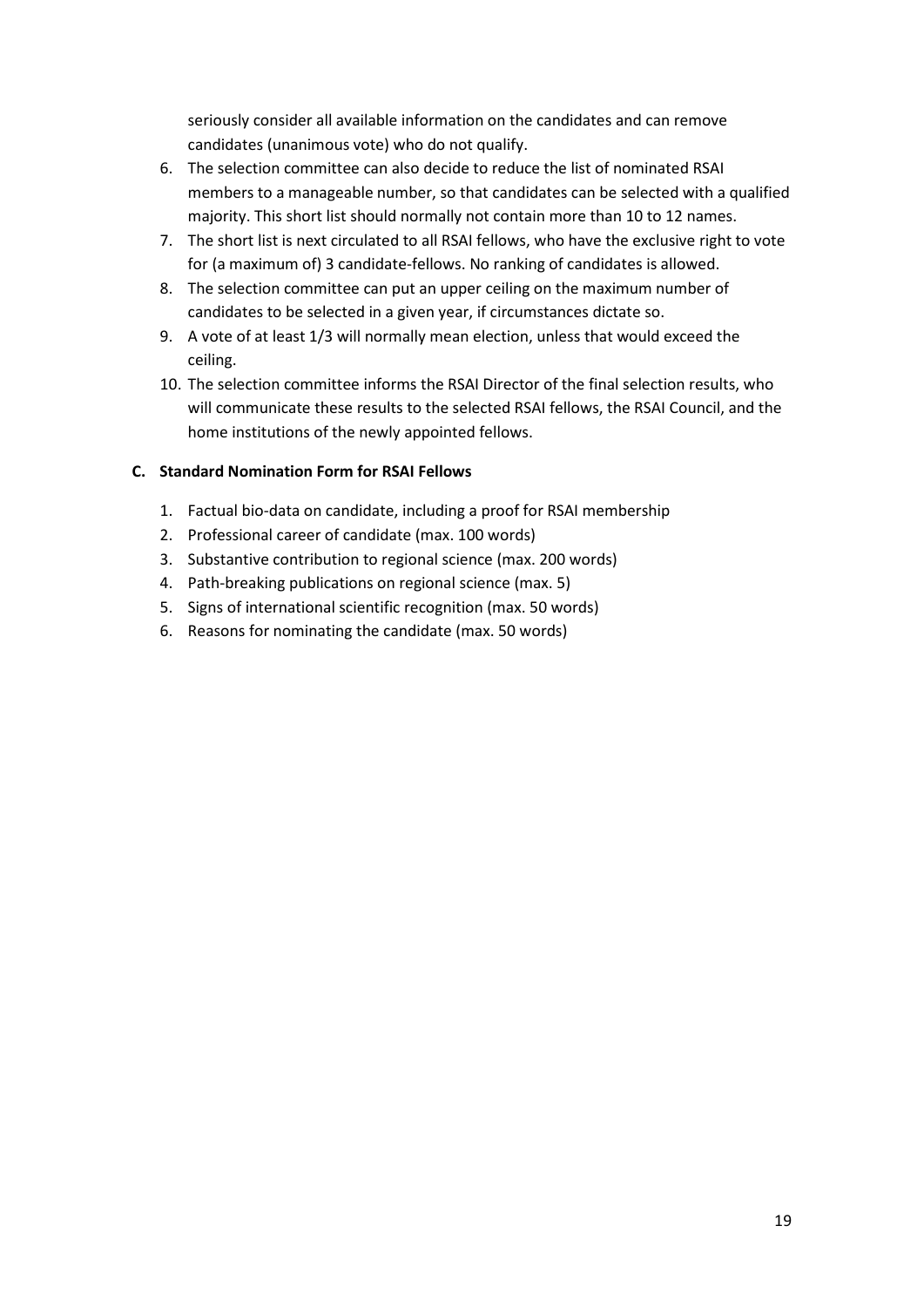#### **Annex 3: New RSAI Sections**

### **New RSAI sections**

### *Background*

To retain its position as the worldwide leading organization of scientists and practitioners in regional science, RSAI has the ambition to take the lead and promote regional science in parts of the world not yet covered by RSAI sections. We strive to welcome scientists and practitioners in the regional science community in parts of the world not covered by existing RSAI sections to the RSAI. RSAI has the ambition to disseminate regional science scholarship through its journals and, through its sections, organize congresses, workshops, and other meetings in parts of the world not yet covered by RSAI sections in order to spread regional science and recruit both scientists and practitioners to the field of regional science. Therefore, RSAI welcomes initiatives to form new RSAI sections. In order to facilitate the formation and long-term viability of new sections, some initial financial support may be available from the RSAI central office to these new sections. Specific details are outlined below.

# **Applications**

#### *Time schedule*

- 1. Deadline for applications: August 1 each year.
- 2. The RSAI council will evaluate applications at its next scheduled meeting and will decide either to reject the application right away or invite the applicants to make an oral presentation at a subsequent meeting of Council.
- 3. After the oral presentation the RSAI council makes a final decision.

### *Applications should be organized as follows:*

- 1. Background (max 1 page)
- 2. Motivation for a new RSAI section and prospective relationship to the relevant supraregional organization. (max 2 pages)
- 3. Estimate of the number of new members expected within 1 year and within 3 years of the establishment of the section (max 1 page)
	- a. Graduate students
	- b. Professors
	- c. Practitioners
- 4. Organization and legal status (max 2 pages)
- 5. Planned activities during the first 3 years (workshops, congresses, meetings, networking) (max 2 pages)
- 6. Financial plan for the first 3 years including the financial support asked for from RSAI. A brief plan for how the financial support from the RSAI could be repaid. (max 1 page)

### *Evaluation criteria*

Each application is treated individually. The main evaluation criteria are:

- The justification for formation of a new section in the region from RSAI's perspective.
- The prospective internal organization of the new section.
- Evidence that the new section will integrate successfully into the existing RSAI structure
- The number of potential new RSAI members in the region students, professors, and practitioners
- The estimated ability for the new section to organize workshops, congresses, meetings and to create a member network
- The financial plan